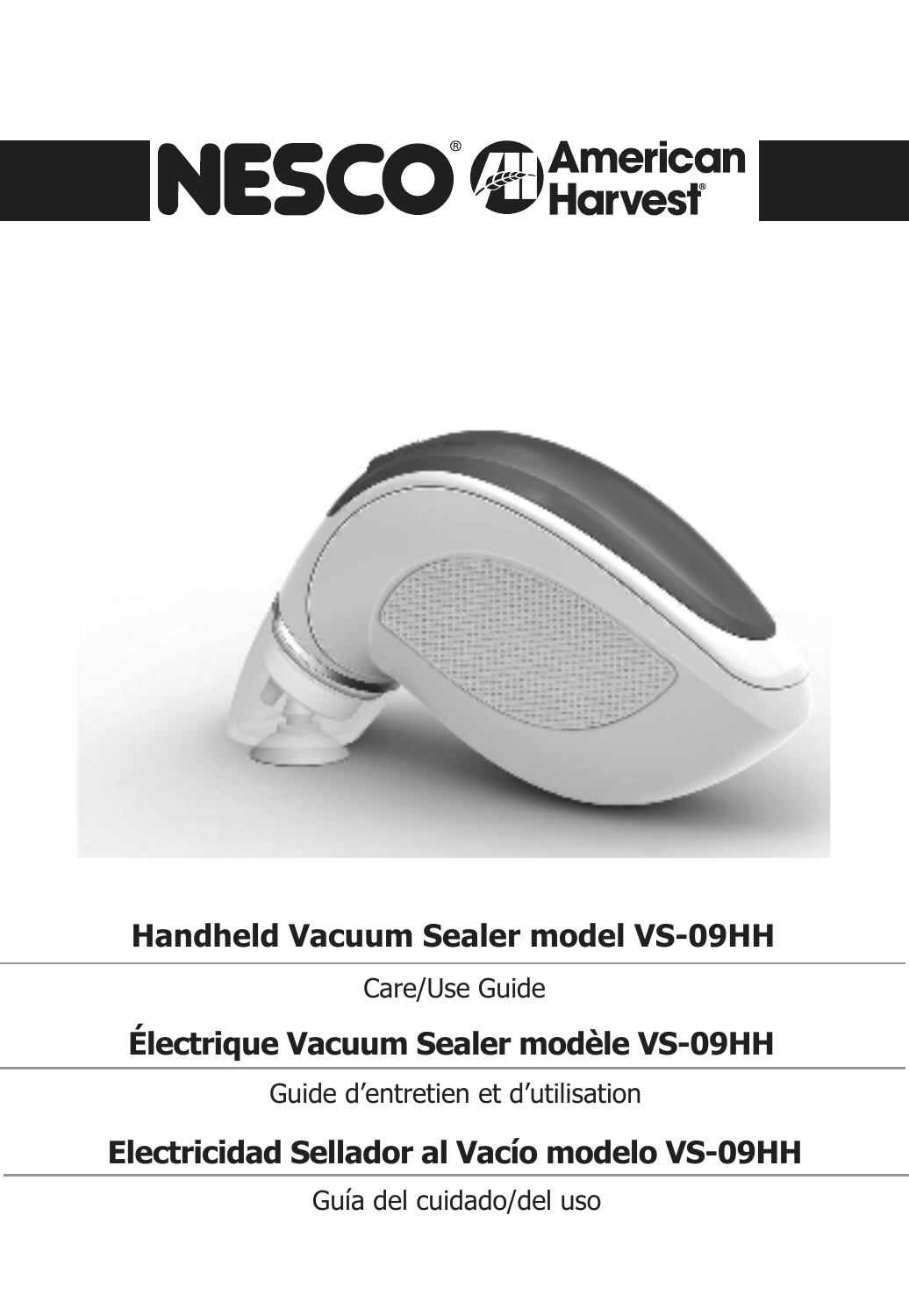# **Table of Contents**

# **Table des Matières**

| Recharge, Nettoyage et Entretien, Seulement Conseils 10-11 |  |
|------------------------------------------------------------|--|
|                                                            |  |
|                                                            |  |
|                                                            |  |

# **Tabla de Contenidos**

| Recarga, Limpieza y Mantenimiento, Sellado Consejos 16-17 |  |
|-----------------------------------------------------------|--|
|                                                           |  |
|                                                           |  |
|                                                           |  |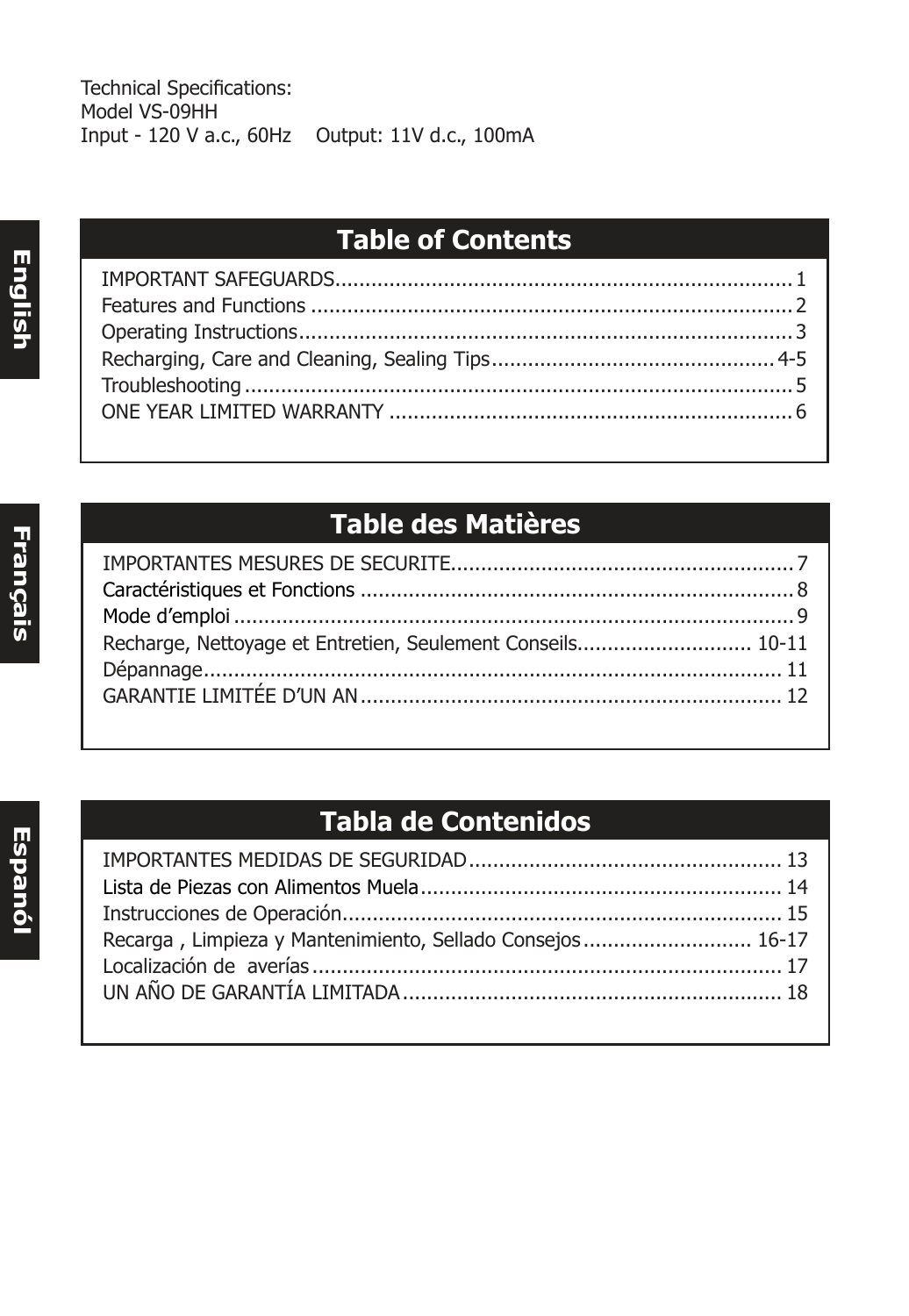#### **- This product is designed for household use only -**

When using electrical appliances, basic safety precautions should always be followed, including the following:

# **IMPORTANT SAFEGUARDS**

#### **1. READ ALL INSTRUCTIONS BEFORE USING THIS APPLIANCE.**

- 2. The appliance is designed for household use only. It is not intended for commercial use.
- 3. To protect against electric shock, do not immerse the appliance, including cord, plug and charging stand in water or other liquid.
- 4. Close supervision is necessary when appliance is used near children. This appliance is not recommended for use by children.
- 5. Unplug adapter from power outlet when not in use, before assembly or disassembly of parts, and before cleaning.
- 6. Do not operate any appliance with damaged cord or plug or after appliance malfunctions, or has been damaged in any manner. Return the appliance to NESCO® Factory Service Department for examination, repair or adjustment.
- 7. Do not place appliance on or near a hot gas or electric burner, or heated oven.
- 8. Only use accessory attachments recommended by the manufacturer.
- 9. Do not use appliance outdoors or for other than intended use.
- 10. Use only the Charger Adapter supplied with this product.
- 11. Do not let the cord hang over the edge of a table or touch hot surfaces.
- 12. WARNING: Appliance is not designed for continuous use. Approved for one operating cycle every one minute.
- 13. Operate appliance only when all parts are fully engaged and tightened.
- 14. To reduce risk of injury and damage to appliance keep hands, hair, clothing and utensils away from parts during operation.
- 15. Nickel-cadmium batteries must be recycled or disposed per national and local laws and regulations. DO NOT incinerate batteries or expose to high temperatures or liquids.
- 16. Do not store the appliance in a high temperature, high humidity, or dusty place to avoid degradation of its performance and loss of the battery life.

# **SAVE THESE INSTRUCTIONS**

**Short Cord Instructions**: A short power supply cord is provided to reduce the risk resulting from becoming entangled in or tripping over a longer cord. Extension cords may be used if care is exercised in their use. If an extension cord is used, the marked electrical rating of the cord should be at least as great as the electrical rating of the appliance. The longer cord should be arranged so that it will not drape over the tabletop where it can be pulled on by children or tripped over unintentionally.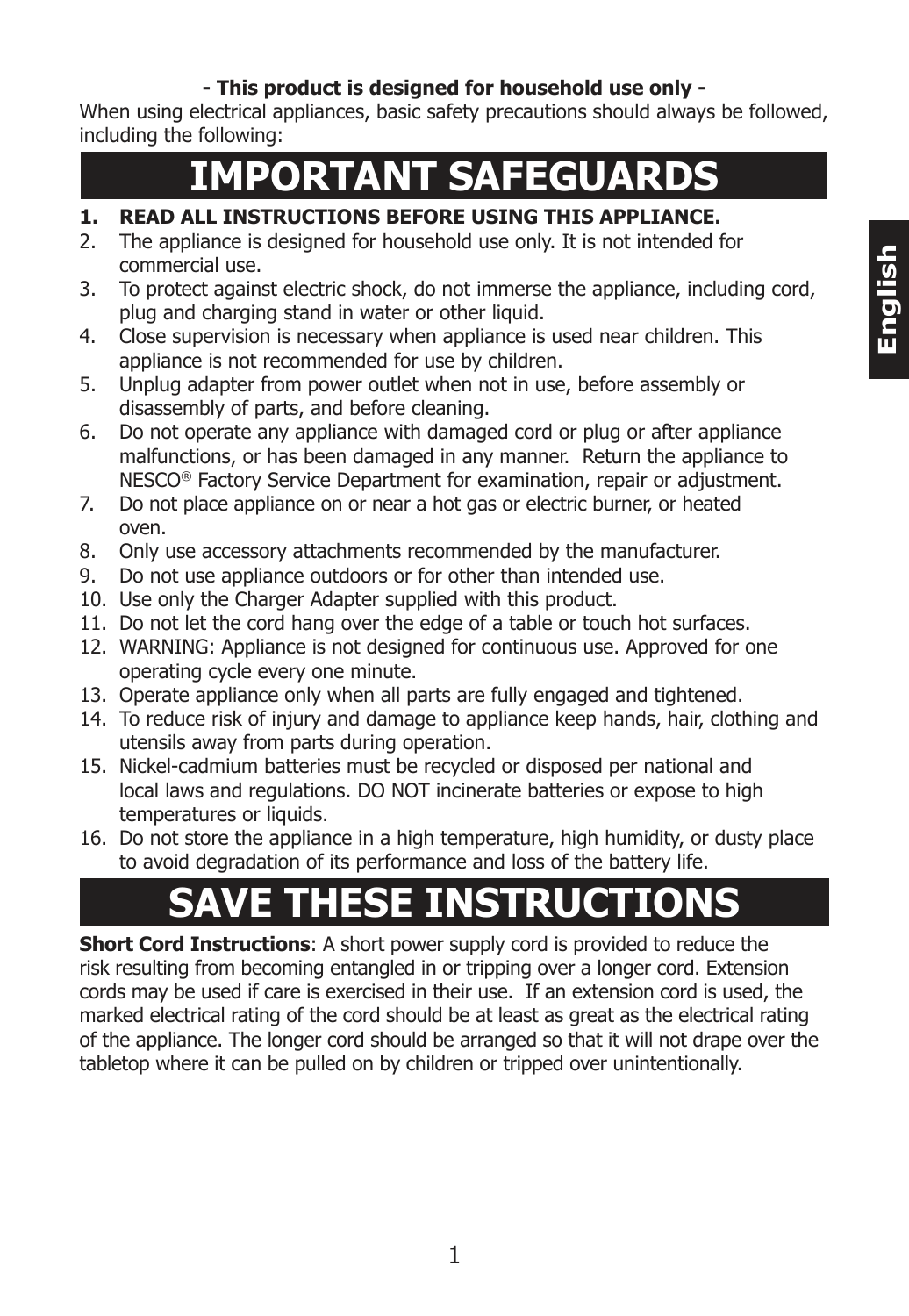

# **Functions**

- **Bag Suction Cup** use to seal bags.
- **Outer Suction Base** removable for easy cleaning.
- **Canister Suction** for use with accessories.
- **Inner Suction Base** removable for easy cleaning.
- **Switch Button** press and hold to start vacuum sealing process.
- **Power Adapter** use to power charging base.
- **Charger Input** connects power adapter to charger base.
- **Charger Base** positions the vacuum sealer for recharging.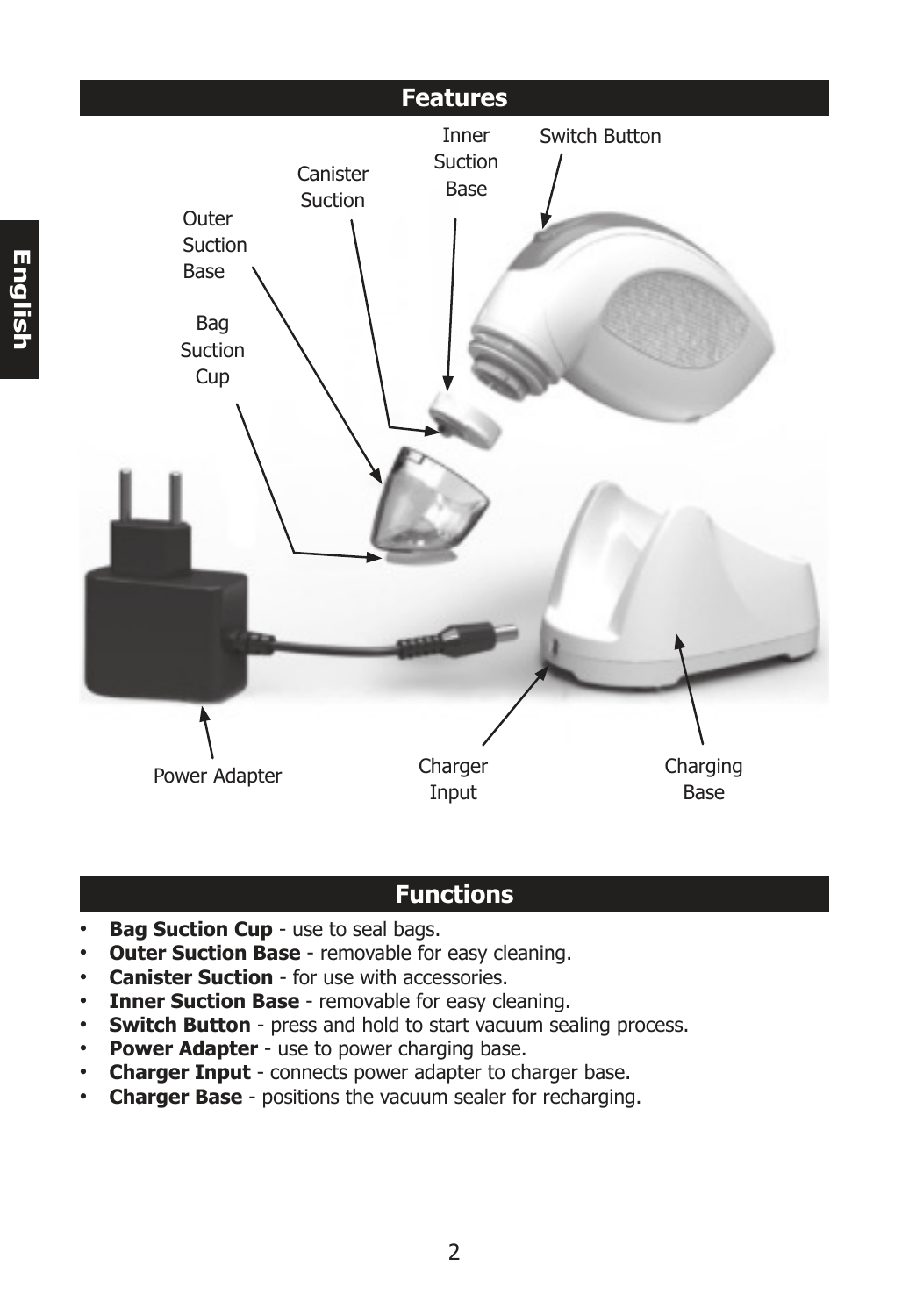### **Operating Instructions**

#### **Vacuum sealing using reusable zipper valve bags:**

- 1. Open the  $NESCO<sup>®</sup>$  zipper valve bag with suction valve and place item to be sealed inside the bag. Close bag seal completely by firmly pressing with fingers or use the bag sealing tool (supplied) by inserting open edge of bag into slot of tool and slide across bag seal. **Fig. 1**
- 2. Position bag on flat surface with sealing disc facing up. Place vacuum sealer bag suction cup over the sealing disc and press firmly. Push switch button and hold until all air is removed from bag. (**Fig. 2**) NOTE: bags are not recommended for liquids.
- 3. Store perishable items in the refrigerator. **Fig. 3**



**Vacuum sealing using reusable valve canisters:**

- 1. Remove the cover of NESCO® canister and put the items to be sealed into the canister. **Leave at least one inch of space between food and cover rim**. Clean the cover rim of the canister and bottom seal gasket of the canister cover.
- 2. Remove outer suction base of vacuum sealer, by turning to unlock and pull to remove. Never use bag suction cup to seal canisters. **Fig 4.**
- 3. Position the canister suction into the center hole of the canister cover tightly. Push switch button and hold until all air is removed from canister or until the red pressure indicator button on the canister cover sinks. NOTE: To ensure there is no air leaking between the cover and the canister, use your hand to push down the cover at the beginning of the vacuum sealing process. **Fig. 5**
- 4. Remove the vacuum sealer form the canister, and reassemble the outer suction base for storage or next use.
- 5. To open canister after vacuum sealing, press the "Release" button on the canister cover (**Fig. 6**). Store perishable items in the refrigerator.

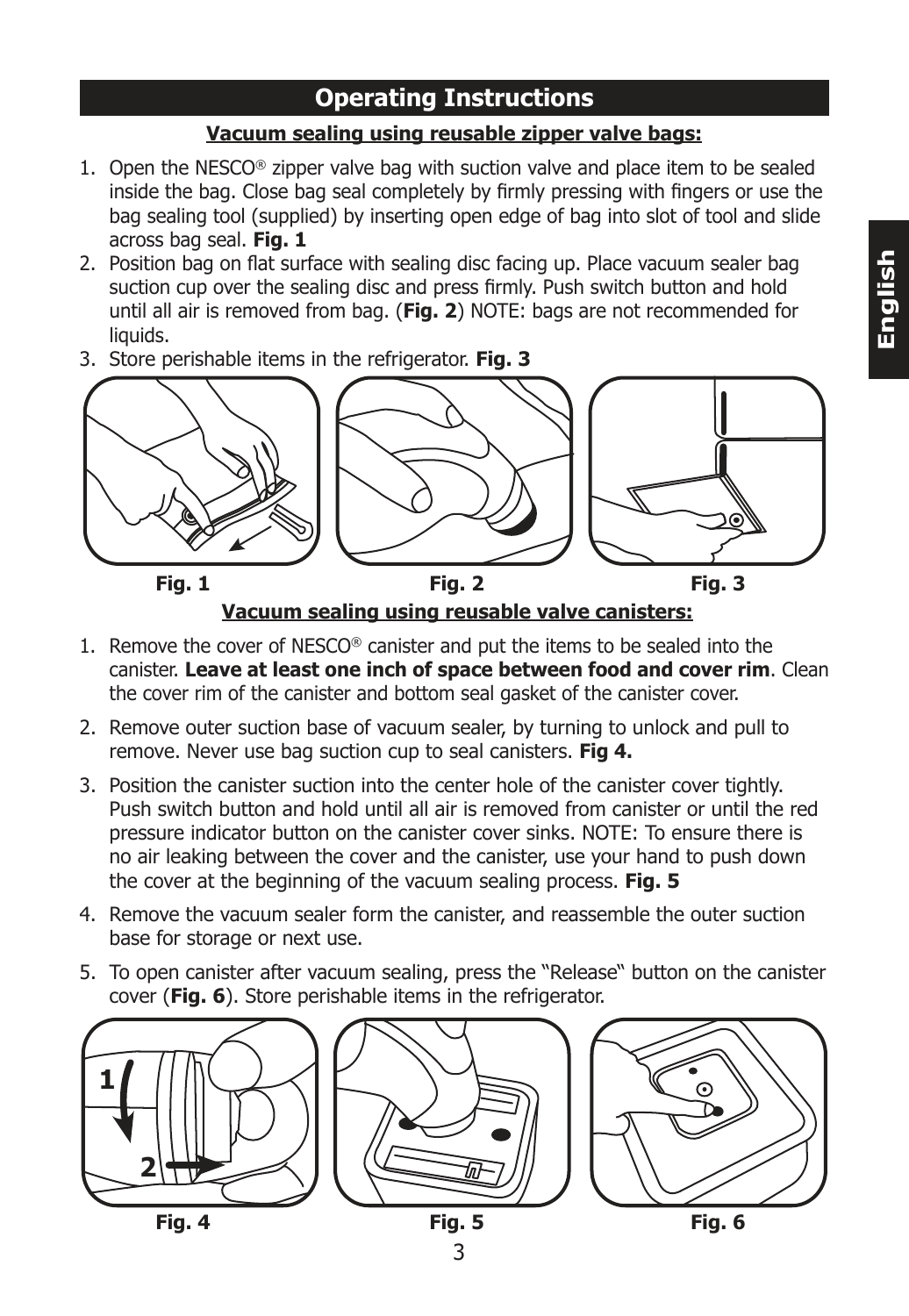### **Recharging the unit**

- 1. When the motor slows or stops working or sealer has been in storage for a long time, it means the battery needs to be recharged.
- 2. Plug the adaptor into wall outlet and charging base, then place unit in the charger stand. The red light indicates charging. Green indicates fully charged.
- 3. It generally takes 9 to 12 hours to charge the battery fully, time may vary depending on battery life before charging. NOTE: For best battery performance, charge the unit for minimum 12 hours if it is the first time charging or left unused for a long time.
- 4. It is normal that the adaptor and charger base gets warm when charging.
- 5. To maintain the battery performance, always fully re-charge the unit or discharging the unit every 3-6 months.

## **Care and Cleaning**

- 1. Wipe vacuum sealer with damp cloth and dry thoroughly. **Do not immerse in water or other liquids. Not dishwasher safe!**
- 2. Remove and clean outer suction base frequently or after sealing liquids.
	- Rotate the outer suction base and pull it outward to dismantle it, wash and dry it. - Rotate the inner suction base and pull it off, wash and clean it.
- 3. Wash all vacuum accessories in warm water with a mild dishwashing soap. Do not immerse vacuum sealer or canister cover in water or other liquids.
- 4. Canister bases (not lids) are top rack dishwasher safe. But canister cover should be wiped down with a damp cloth. Dry thoroughly before reusing.
- 5. Canister and cover are not microwave or freezer safe.

# **Vacuum Sealing Tips**

- Do not overfill the bags; leave enough space around the valve.
- Clean and straighten the zipper end of the bag before sealing. Make sure nothing is left on the zipper area of the bag, no wrinkle or creases should appear, foreign objects or creased bags may cause difficulty in sealing tightly.
- Do not vacuum package objects with sharp points like fish bones and hard shells. Sharp points may penetrate and tear the bag. Cover sharp points with paper towel.
- Let the vacuum sealer rest for 1 minute, before using again.
- During bag vacuum packaging process, small amounts of liquids, crumbs or food particles can be inadvertently pulled into vacuum valve clogging the pump and damaging your appliance. To avoid this; freeze moist and juicy foods first before sealing bags or place a folded paper towel near the inside top of the bag. For powdery or fine-grained foods, avoid overfilling bags. You can also place a coffee filter or paper towel inside before vacuum packaging
- Pre-freeze fruits and blanch vegetables before vacuum packing for best results.
- Store perishable foods in the freezer or refrigerator. Vacuum packing extends the shelf life of foods, but does not preserve them.
- Pantry items such as flour, rice, mixes for cakes and pancakes, all stay fresher longer when vacuum packed. Nuts and condiments maintain their flavor while rancidity is kept out.
- Keep camping supplies such as matches, first aid kits and clothing, clean and dry. Keep flares for auto emergencies ready. Keep silver and collectibles untarnished.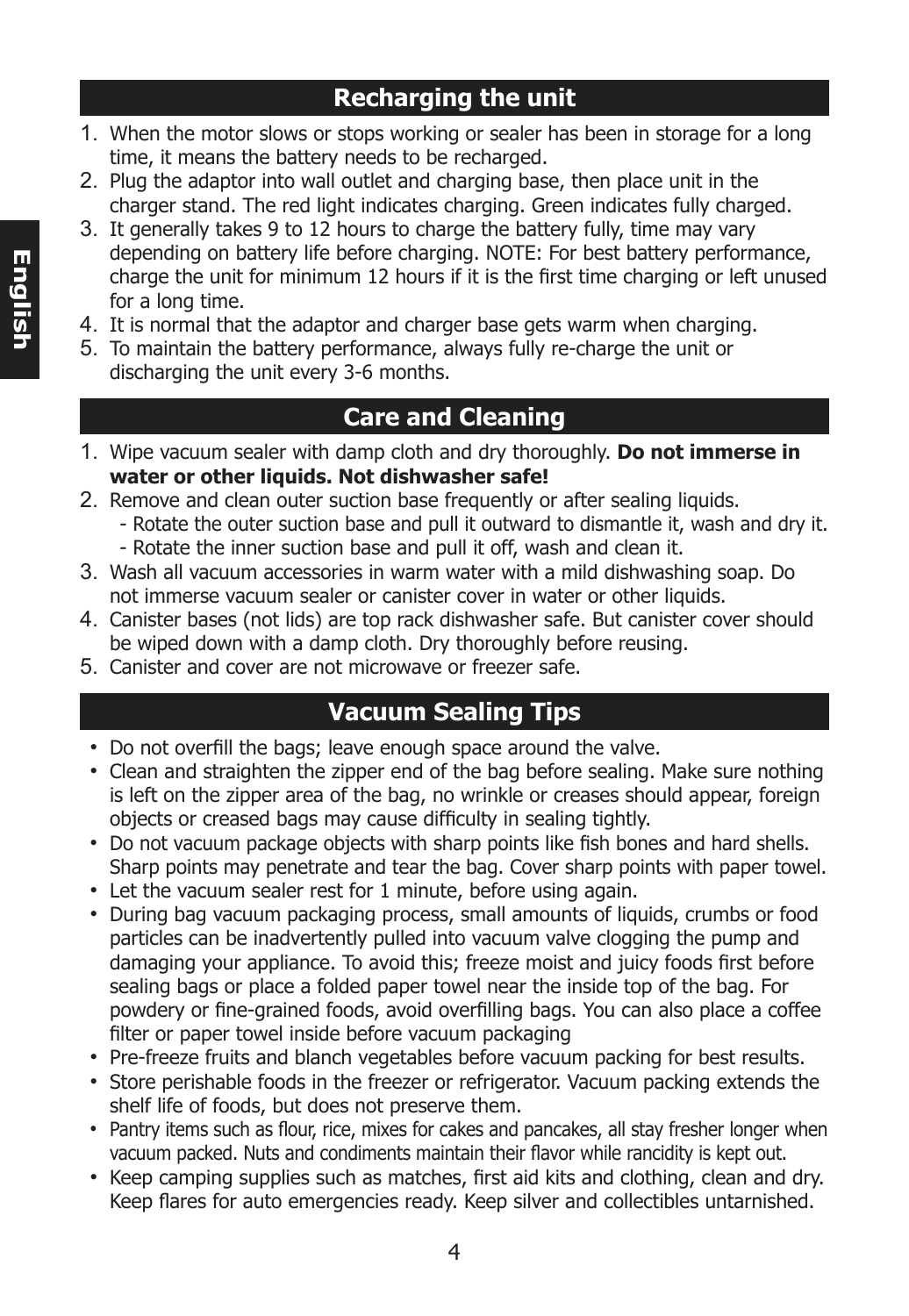- Do not leave too much air inside the bag. Press the bag to allow extra air to escape from the bag before vacuuming it. Too much air inside the bag increases the vacuum pump loading and may cause the motor insufficient power to draw away all the air inside the bag!
- Note: To avoid possible illness, do not reuse bag after storing raw meats, fish or greasy foods.

#### **Food Storage and Safety Information**

NESCO® Vacuum Sealers will change the way you purchase and store foods. As you become accustomed to vacuum packing, it will become an indispensable part of your food preparation. When preparing and vacuum packing foods using your Vacuum Sealer, there are certain procedures that must be followed to ensure food quality and safety. Review this section carefully for your protection.

- Food spoilage is caused by chemical reactions in the food to air, temperature, moisture, enzyme action, growth of micro-organisms, or contamination from insects.
- Oxygen in the air causes spoilage primarily through the process of oxidation, which causes food to lose nutritive value, texture, flavor and overall quality. Air contributes to the growth of most micro-organisms, and carries moisture into and out of foods unless they are protected with moisture-proof packaging. Freezer burn results from frozen foods being exposed to air.
- Vacuum packaging with the Vacuum Sealer removes up to 90% of the air from the package. In scientific terms, the vacuum level is measured up to 24" Hg (inches of Mercury). Air contains approximately 21% oxygen, which leaves a 2% to 3% residual oxygen level in vacuum packaged foods. Most mold, moisture and micro-organisms are inhibited from growth when the oxygen level is at or below 5%.
- Although vacuum packaging extends the life of many fresh foods by reducing oxidation, most fresh foods still contain enough moisture to support the growth of micro-organisms which can grow with or without air. To prevent spoilage, foods need to be stored at low temperatures.
- Temperatures in the refrigerator greater than  $40^{\circ}F(4^{\circ}C)$  (especially for extended periods of time) may support the growth of harmful micro-organisms. Monitor the temperature and maintain a temperature at 40°F (4°C) or below.
- Suitable temperature for the freezer is  $0^{\circ}F$  (-17 $^{\circ}C$ ). Freezing retards the growth of microorganisms, BUT DOES NOT KILL THEM.
- Dried foods are also affected by storage temperature when vacuum packaged. Their shelf life is extended 3-4 times for every 18° F (10°C) drop in temperature.
- Micro-organisms can be divided into three categories: mold, yeast, and bacteria. Although micro-organisms are present everywhere, they can only cause problems under certain conditions.
- Mold does not grow in a low oxygen environment or in the absence of moisture. Yeast requires moisture, sugar and a moderate temperature to grow, but can grow with or without air. Refrigeration slows the growth of yeast and freezing stops it completely. Bacteria can grow with or without air.
- Clostridium botulinum is an extremely dangerous type of bacteria, which can grow under the right conditions without air. Botulinum organisms grow in the temperature range of 40° to 115°F (4° to 46°C). Conditions for growth are foods lacking acid, low oxygen environment and temperatures greater than 40°F (4°C) for extended time.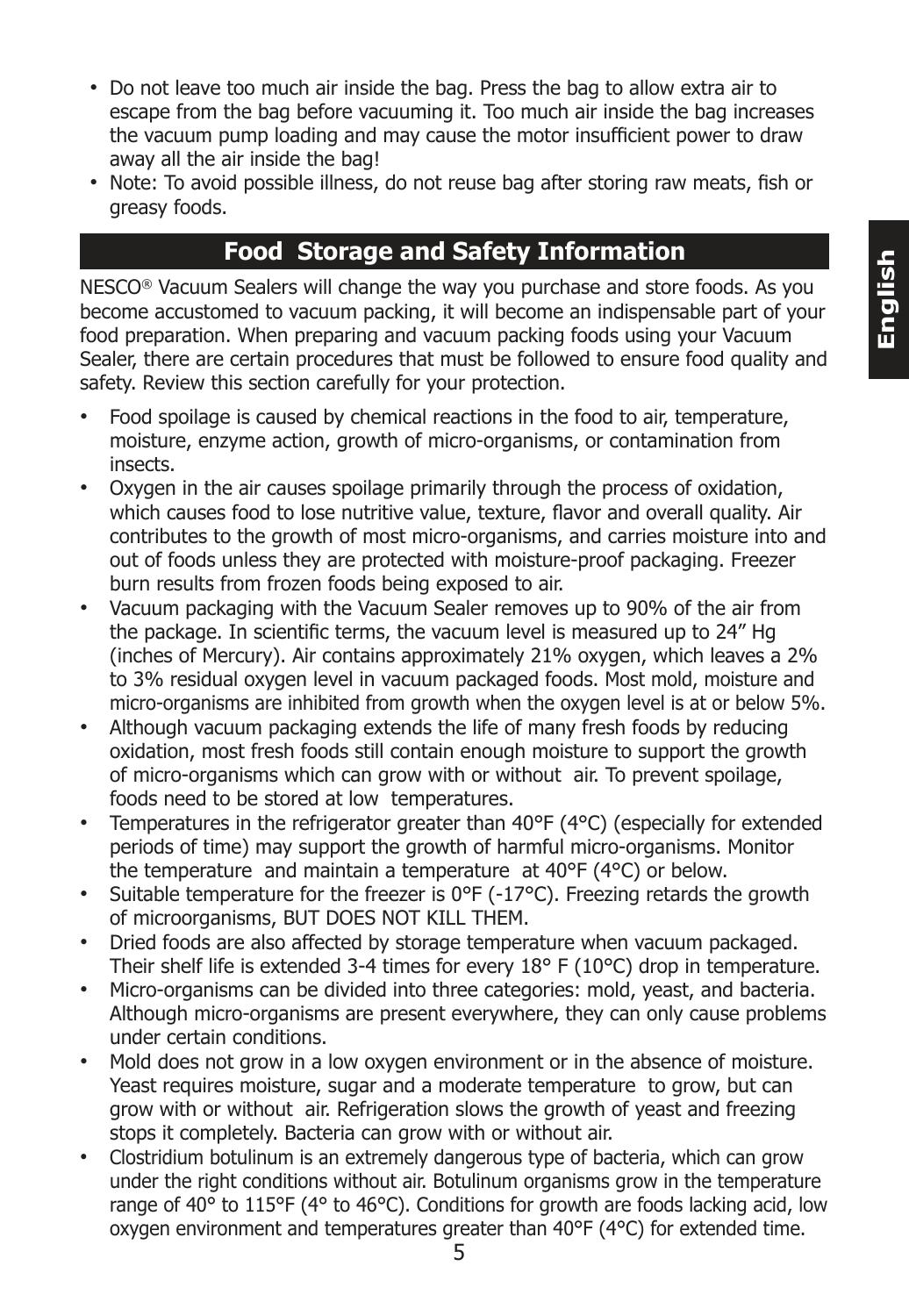- Foods that are resistant to botulinum are frozen, dried, high in acid, salt or sugar. Foods susceptible to botulinum are non-acid foods which include meats, poultry, fish, seafood, lye-cured olives, eggs and mushrooms; low-acid foods are mostly vegetables; medium-acid foods include overripe tomatoes, onions, chili peppers, figs and cucumbers.
- The foods most susceptible to botulinum should be refrigerated for short term and frozen for long term storage. Consume immediately after heating.
- Warning: Do not heat low-acid vacuum packed foods in the vacuum sealer bags unless you are going to eat them immediately. Foods that are vacuum packed, heated, then left out at room temperature while still sealed in the vacuum are subject to micro-organisms which may be harmful if consumed.
- Enzymes occur in foods and cause increasing changes in color, texture and flavor as foods mature. To stop enzyme action, vegetables must be blanched by heat, either in the microwave or with steam. Note: Heat all the way through briefly so vegetables are still crisp. Foods that are high in acid (such as most fruits), do not need to be blanched.
- Insect larvae are frequently present on many dried foods. Without vacuum packaging or freezing, they may hatch during storage and contaminate the foods. Some products such as flour and cereals may also contain larvae. Vacuum sealed packaging prevents weevils and other insects from hatching because they cannot live without air.

## **General Rules for Food Safety**

Food safety rules are based on scientific study as well as common sense. The following rules and important information will guide you to improved food safety and optimal food storage.

- Once you have heated, defrosted or thawed perishable foods, consume them.
- After opening canned food or commercially vacuum packed food, they can be vacuum packed again. Follow the instructions to refrigerate after opening and store re-vacuumed packages properly.
- Do not defrost foods in hot water or via other heat sources. It doesn't matter whether they are vacuum packed or not.
- Do consume foods if they are perishable and have been left out at room temperature for more than a few hours. This is especially important if they have been prepared with a thick sauce, in a vacuum package, or in a low oxygen environment.
- Spread vacuum packages evenly throughout the refrigerator or freezer to cool down food temperature quickly.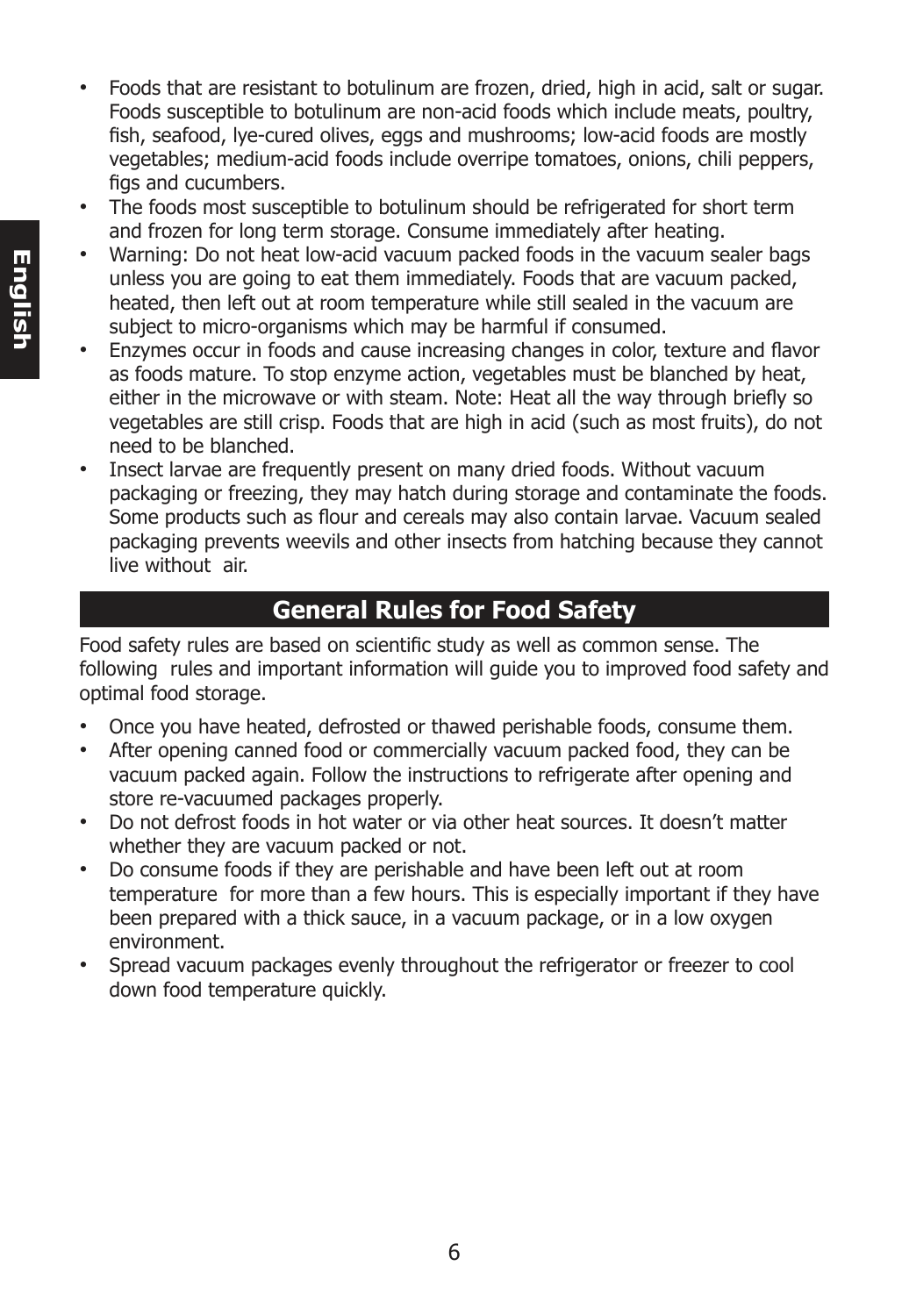#### **Troubleshooting**

#### **The charger does not charge:**

- Check whether the indicator LED light is on. If not, make sure if the charger and the outlet has been connected properly. If yes, try a new electrical outlet.
- If the charger does not charge when indicator LED light is on, check if the charger and vacuum sealer are seated properly, adjust if needed.

#### **It stops working soon after charged.**

- Make sure if the indicator LED lights are on during charging, if not, check if the vacuum sealer and charger are in good contact.
- If the indicateor LED lights are on during charging, make sure if the charging time is sufficient. Indicator LED light will turn green when fully charged.
- Please contact NESCO customer support 1-800-288-4545 if it still does not work.

#### **Air is not removed from the bag completely.**

- Bags are not sealed, reseal the zipper, and then slip the entire zipper with your finger.
- Replace the zip bag and make sure the valve is clean.
- The items are blocking the valve, position so valve is open or there is too much stuff inside bag.
- Extend the vacuuming time and press most of air out before sealing zipper.

#### **The canister will not vacuum:**

- Make sure the adaptor was well connected to both the vacuum sealer and the canister.
- Check if the button of the canister was on the position of "seal".
- Press the lid downward at the very beginning of vacuuming. This will help to seal canister and lid.
- Check if there is any damage to lid or canister, if yes, do not use.
- Check the function of the vacuum sealer to be sure iti is pulling a vacuum.
- Check if the outer suction has been deformed, fractured or blocked, if yes, change it for a new one.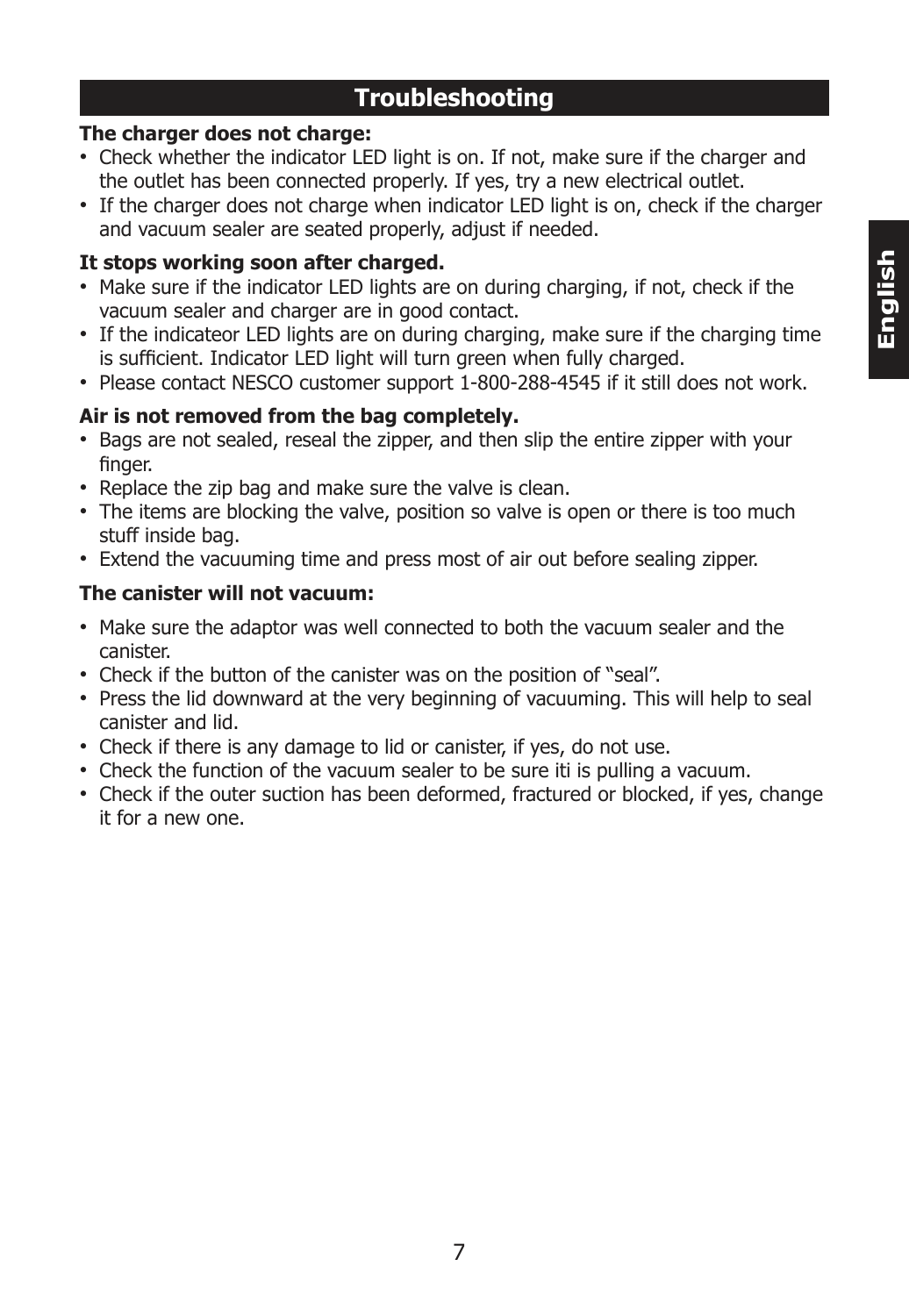# **ONE YEAR LIMITED WARRANTY**

This appliance is warranted for one year from date of original purchase against defects in material and workmanship. This warranty does not cover transportation damage, misuse, accident or similar incident. This warranty gives you specific legal rights and you may have other rights, which vary from state to state. This product is intended for household use only, not for commercial use. Warranty does not cover commercial use.

Your new **NESCO®** appliance comes equipped with numerous safety features. Any attempt to interfere with the operation of these safety features makes this warranty null and void. In the event we receive an appliance for service that has been tampered with, we reserve the right to restore it to its original state and charge for the repair.

For service in warranty - Defective products may be returned, postage prepaid, with a description of the defect to: The Metal Ware Corporation, 1700 Monroe Street, Two Rivers, Wisconsin 54241, for no-charge repair or replacement at our option. Must include proof of purchase or copy of original bill of sale when returning product for warranty service.

Please call Customer Satisfaction at 1-800-288-4545 to obtain a Return Authorization before shipping.

- For service in warranty, follow instructions set forth in warranty. When ordering new parts, make sure that you always mention the model number of the product.
- Call us on our toll free number, 1-800-288-4545 and tell us about your problem.
- If we instruct you to send all or part of your appliance to us for repair or replacement, our Customer Satisfaction representative will provide a Return Authorization number (this number notifies our receiving department to expedite your repair). Pack your unit carefully in a sturdy carton with sufficient padding to prevent damage because any damage caused in shipping is not covered by the warranty.
- Print your name, address and Return Authorization number on the carton.
- Write a letter explaining the problem. Include the following: your name, address and telephone number and a copy of the original bill of sale.
- Attach the sealed envelope containing the letter inside the carton. Insure the package for the value of the **NESCO®** appliance and ship prepaid to:

Attn: Factory Service Dept. The Metal Ware Corporation 1700 Monroe Street Two Rivers, WI 54241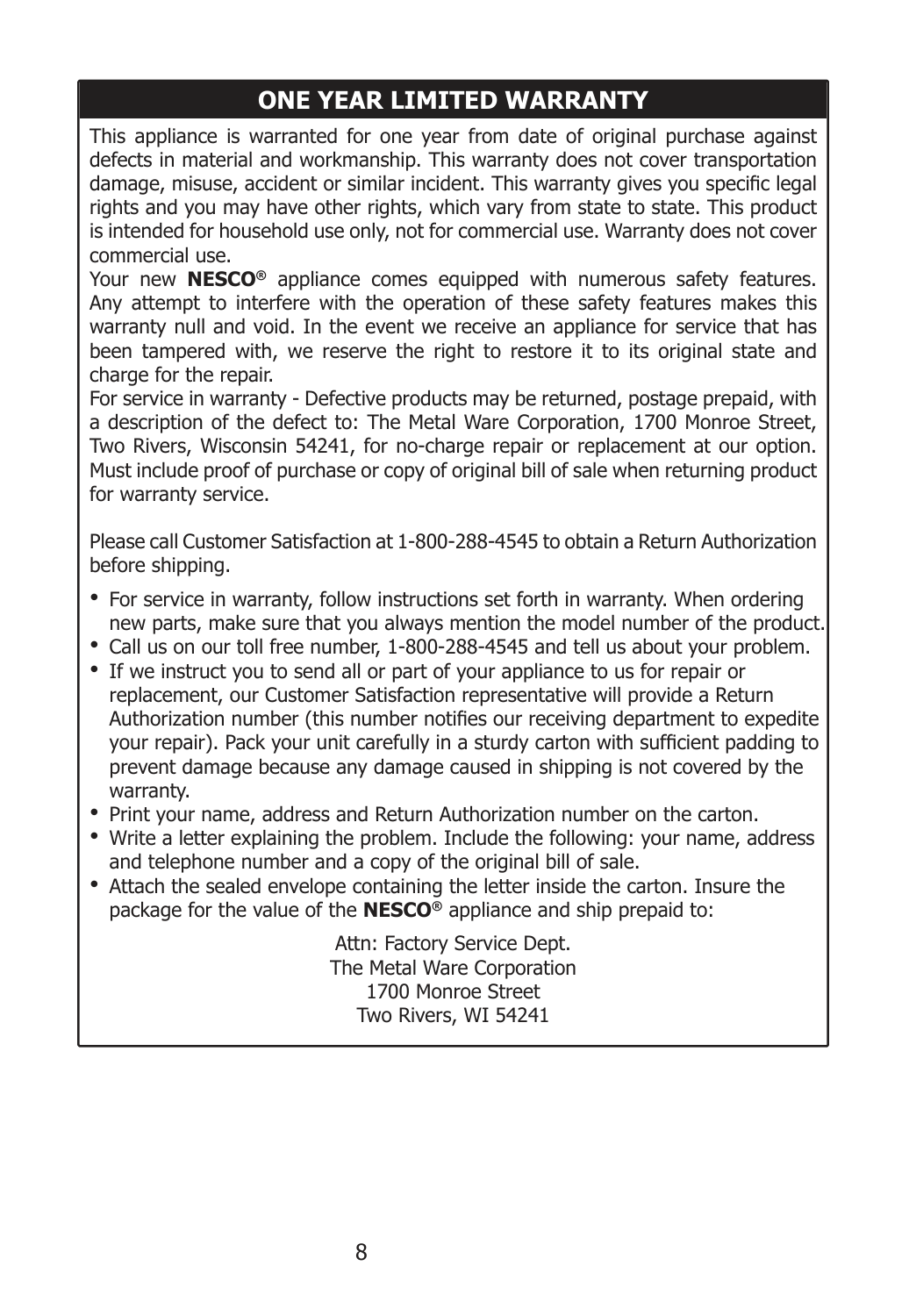#### **- Ce produit est conçu pour usage domestique seulement -**

Lors de l'utilisation d'appareils électriques, on doit observer des mesures de sécurité de base en tout temps, dont les suivantes:

# **MESURES DE PROTECTION IMPORTANTES**

- 1. LIRE TOUTES LES DIRECTIVES AVANT D'UTILISER L'APPAREIL.
- 2. L'appareil est conçu pour usage domestique seulement. Il n'est pas destiné à des fins commerciales.
- 3. Pour protéger contre les chocs électriques, ne pas immerger l'appareil, y compris cordon, une fiche et recharge dans l'eau ou autre liquide.
- 4. Une surveillance étroite est nécessaire lorsque l'on utilise l'appareil près des enfants. L'utilisation de cet appareil par des enfants n'est pas recommandée.
- 5. Débrancher l'appareil de la prise de courant lorsqu'il n'est pas utilisé, avant de monter ou de démonter les pièces ainsi qu'avant le nettoyage.
- 6. Ne pas faire fonctionner d'appareil dont la fiche ou le cordon est endommagé, qui a subi une défaillance ou qui a été endommagé de quelque façon que ce soit. Retourner l'appareil à la division des services de l'usine NESCO® aux fins d'examen, de réparation ou d'ajustement.
- 7. Ne pas placer l'appareil dans un four chauffé, sur un brûleur à gaz ou électrique chaud, ni dans les environs.
- 8. N'utiliser que les accessoires recommandés par le fabricant.
- 9. Ne pas utiliser l'appareil à l'extérieur ou pour un usage autre que celui prévu.
- 10. Ne pas laisser le cordon suspendu sur le bord d'une table ou en contact avec des surfaces chaudes.
- 11. AVERTISSEMENT: L'appareil n'est pas conçu pour être utilisé sans arrêt. Il est approuvé pour un cycle d'utilisation aux deux minutes
- 12. Fonctionner l'appareil uniquement lorsque toutes les parties sont pleinement engagés et serrés.
- 13. Pour réduire les risques de blessures et de dommages à l'appareil à garder les mains, les cheveux, les vêtements et les ustensiles loin des pièces en cours de fonctionnement
- 14. Placer l'appareil sur une surface plane et stable appui prête à l'emploi.
- 15. Les batteries nickel-cadmium doivent être recyclés ou éliminés par les lois et règlements nationaux. Ne brûlez pas les piles et ne les exposez pas à des températures élevées ou des liquides.
- 16. Ne stockez pas l'appareil à une température élevée et une forte humidité, poussiéreux ou lieu d'éviter la dégradation de ses performances et de la perte de l'autonomie de la batterie.

# **CONSERVER CES DIRECTIVES**

**Directives relatives au cordon court:** Un cordon d'alimentation court est fourni dans le but de réduire le risque de s'y empêtrer ou de trébucher. Des rallonges peuvent convenir si elles sont utilisées avec prudence. En cas d'utilisation d'une rallonge, les caractéristiques électriques indiquées sur le cordon doivent être au moins celles inscrites sur l'appareil. Le cordon long ne doit pas s'étendre d'un côté à l'autre du dessus de la table où les enfants pourraient le tirer ou quelqu'un pourrait trébucher involontairement..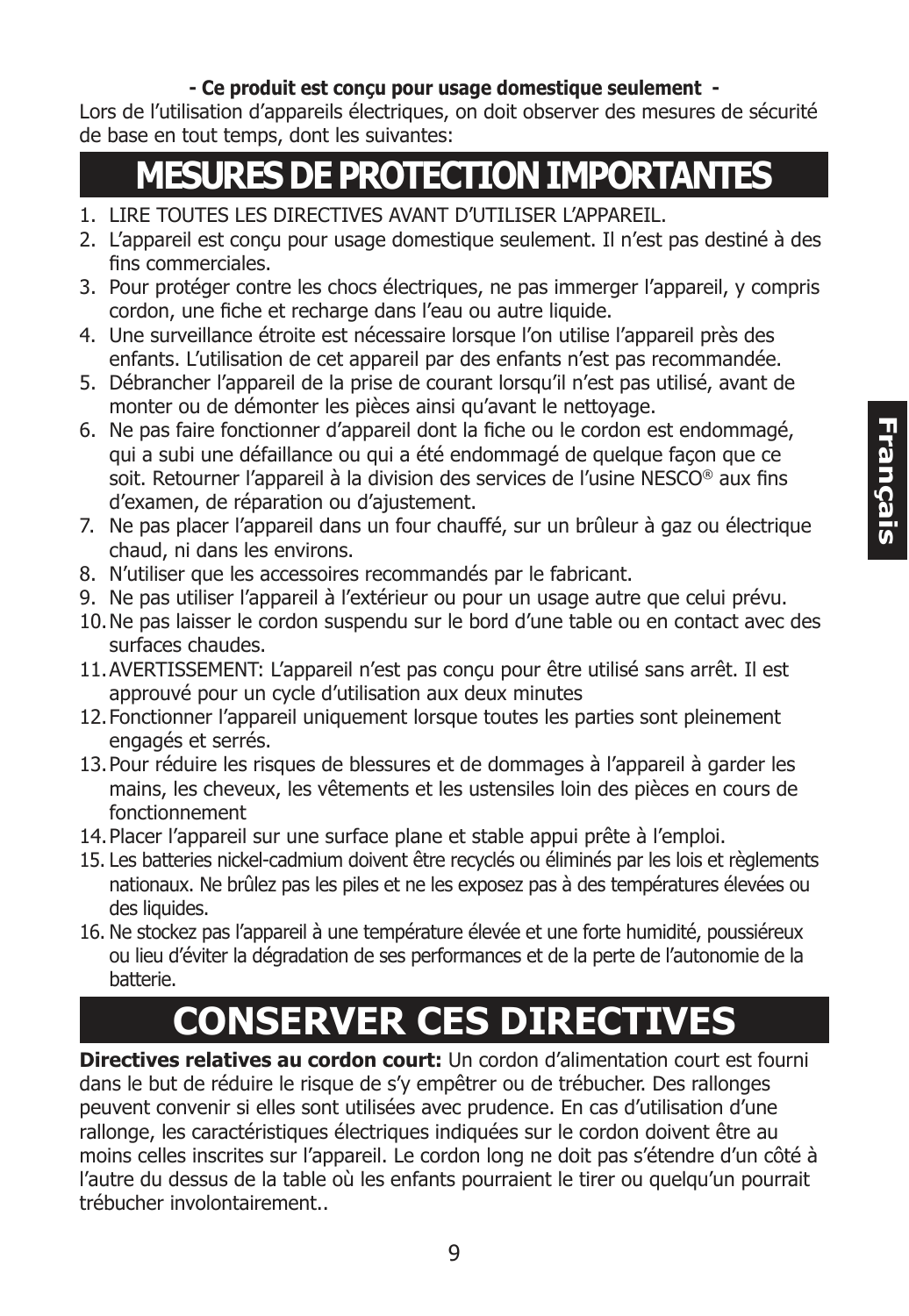# **Caractéristiques** Bidon D'aspiration D'aspiration intérieure De Base Sac ventouse D'aspiration externe De Base Entrée du chargeur Base de recharge Propulsez l'adaptateur Le bouton d'interrupteur

# **Functions**

- **Sac ventouse** utiliser pour sceller les sacs**.**
- **D'aspiration externe de Base** Base amovible pour un nettoyage facile.
- **Bidon d'aspiration -** pour une utilisation avec des accessoires.
- **D'aspiration intérieure de Base -**amovible pour un nettoyage facile.
- **Le bouton d'interrupteur** appuyez et maintenez-la enfoncée pour démarrer vide processus d'étanchéité.
- **Adaptateur d'alimentation** utilisation de la charge de base.
- **Entrée du chargeur** connecte adaptateur d'alimentation pour chargeur de base.
- **Base de recharge -** positions la dépression d'étanchéité pour la recharge.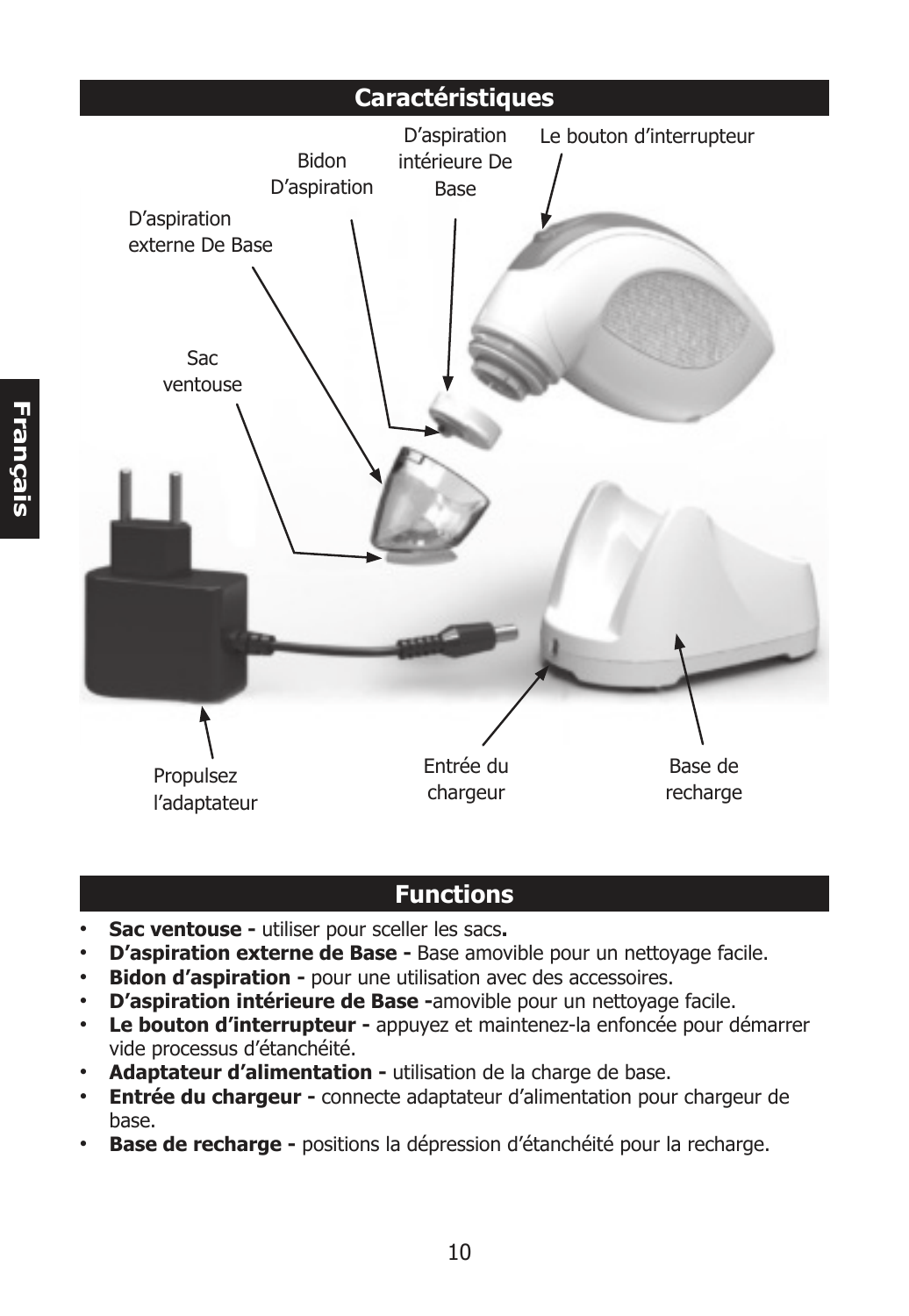## **Mode d'emploi**

#### **D'étanchéité à vide avec fermeture à glissière réutilisable sacs de soupape:**

- 1. Ouvrez le NESCO® zipper distributeur sac avec soupape d'aspiration et de la place du point d'être scellées à l'intérieur du sac. Sac fermer complètement le joint en appuyant fermement avec les doigts ou utilisez le sac d'étanchéité outil (fourni) en insérant bord ouvert de sac dans la fente de l'outil et faites glisser votre doigt sur sac jointl. **Fig. 1**
- 2. Position sac sur une surface plane avec disque d'étanchéité vers le haut. Placez le vide sac collage ventouse sur le disque d'étanchéité et appuyez sur frmly. Pousser le bouton du contacteur et la maintenir jusqu'à ce que tout l'air est éliminé du sac. (Fig. 2) REMARQUE : Les sacs ne sont pas recommandés pour les liquides.
- 3. Store articles périssables dans le réfrigérateur. **Fig. 3**



#### **Le vide d'étanchéité à l'aide du distributeur réutilisable canisters: Fig. 1 Fig. 2 Fig. 3**

- 1. Déposer le couvercle de NESCO® canister et mettre les éléments à être scellés dans le canister. Laissez au moins un pouce d'espace entre la nourriture et couvrir la jante. Nettoyer le couvercle rim du canister et le bas du joint du couvercle de la cartouche.
- 2. Dépose de la partie extérieure de base d'aspiration à vide de composé d'étanchéité, en le faisant tourner pour déverrouiller et tirez-la vers vous pour la retirer. Ne jamais utiliser d'aspiration sac cuvette de joint canisters. **Fig 4.**
- 3. La position d'aspiration canister dans le trou au centre du couvercle de la cartouche fermement. Pousser le bouton du contacteur et la maintenir jusqu'à ce que tout l'air est éliminé du canister ou jusqu'à ce que le rouge indicateur pression bouton sur le couvercle de la cartouche les puits. NOTA : Pour s'assurer qu'il n'y a aucune fuite d'air entre le couvercle et la cartouche, utilisez votre main à pousser vers le bas le couvercle au début de la dépression processus d'étanchéité. **Fig. 5**
- 4. Retirez le produit d'étanchéité sous vide forme le canister et remonter l'aspiration extérieure de base pour le stockage ou utilisation suivante.
- 5. Pour ouvrir la cartouche après d'étanchéité à vide, appuyez sur la "libération "bouton sur le couvercle de la cartouche (Fig. 6). Store articles périssables dans le réfrigérateur.

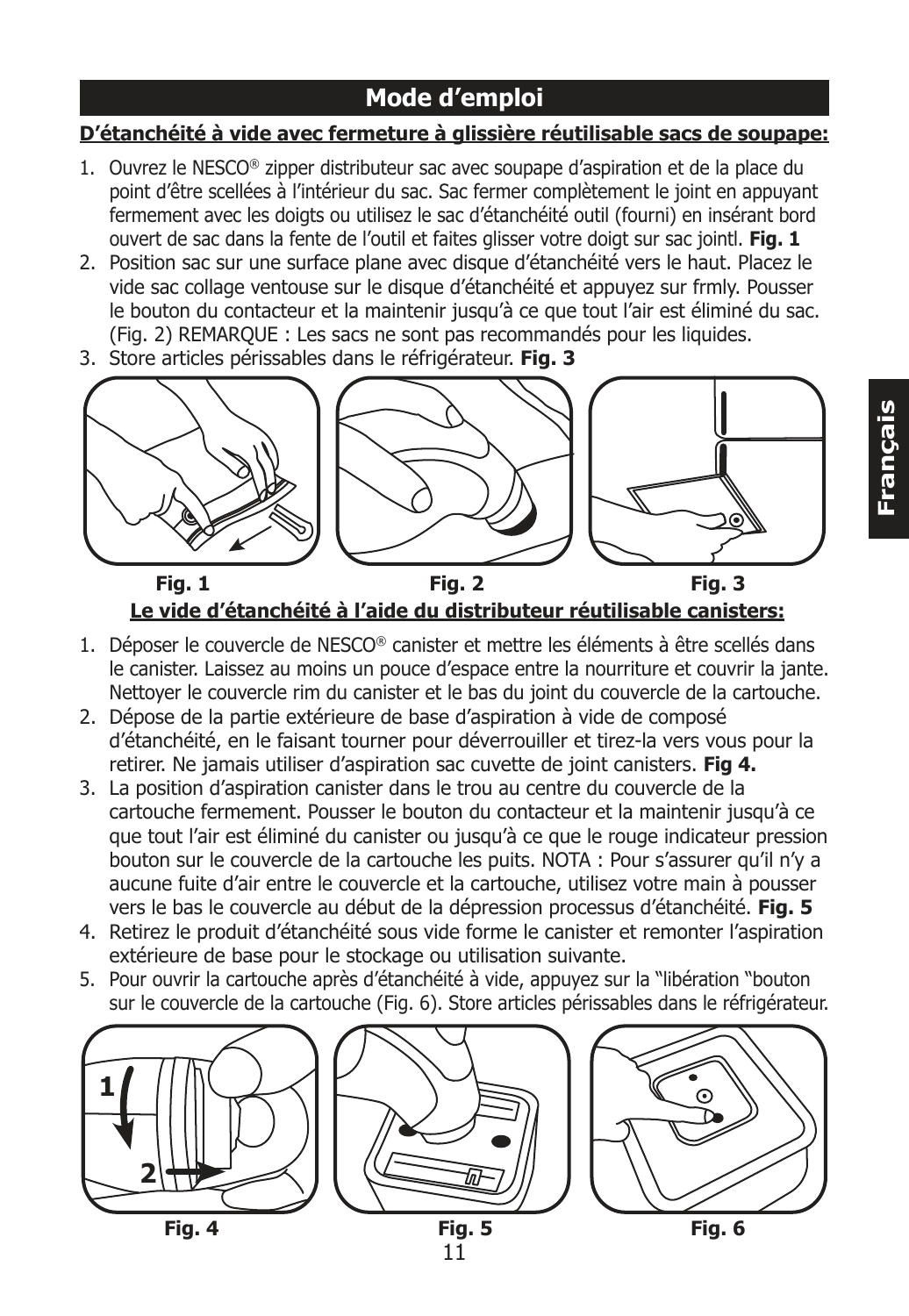#### **La recharge de l'appareil**

- 1. Lorsque le moteur ralentit ou s'arrête de fonctionner ou d'étanchéité a été dans un stockage de longue durée, cela signifie que la batterie doit être rechargée.
- 2. Branchez l'adaptateur dans une prise murale et la base de recharge, puis placer l'unité dans le support du chargeur. Le voyant rouge indique la charge. Vert indique entièrement chargée.
- 3. Elle prend généralement 9 à 12 heures pour charger entièrement la batterie, l'heure peut varier en fonction sur la durée de vie de la batterie avant de la recharger. REMARQUE: Pour optimiser les performances de la batterie, chargez l'appareil pendant au moins 12 heures, si c'est la première fois ou de charge gauche inutilisé pendant une longue période.
- 4. Il est normal que l'adaptateur et le chargeur devient chaud lors de la charge.
- 5. Pour maintenir les performances de la batterie, toujours entièrement re-charger l'unité ou de la décharge l'unité tous les 3-6 mois.

# **Nettoyage et Entretien**

- 1. Essuyez le vide d'étanchéité avec un chiffon humide et séchez-les soigneusement. **Ne plongez pas l'appareil dans l'eau ou d'autres liquides. Pas au lave-vaisselle!**
- 2. Déposer et nettoyer l'extérieur de base d'aspiration fréquemment ou après l'étanchéité liquides.
	- Faire pivoter l'aspiration extérieure base et tirez-la vers l'extérieur pour le démanteler, laver et sécher.
	- Faire pivoter l'aspiration intérieure de base et tirez-le hors tension, laver et nettoyer.
- 3. Laver tous les accessoires vide dans de l'eau chaude avec un détergent doux savon à vaisselle, mais ne pas immerger le vide d'étanchéité ou couvercle de la cartouche dans l'eau ou d'autres liquides.
- 4. Canister bases (pas les couvercles) sont top rack au lave-vaisselle. Mais couvercle de cartouche doivent être essuyées avec un chiffon humide. Sécher complètement avant de le réutiliser.
- 5. Boîtier et couvercle ne sont pas un micro-ondes ou au congélateur coffre.

## **Aspirateurs Conseils d'étanchéité**

- Ne pas trop remplir les sacs; laissez suffisamment de place unesur la soupape.
- Nettoyer et redresser la fermeture-éclair du sac avant de le sceller. Assurez-vous que rien n'est laissé sur la fermeture à glissière de la sac, ni froissé ou plié doit apparaître, d'objets étrangers ou froissé sacs peut causer des difficultés dans l'étanchéité étroitement.
- Ne pas utiliser l'aspirateur objets package avec sharp points comme fish bones et coquilles et carapaces. Sharp points peut pénétrer et déchirer le sac. Couvercle sharp points avec serviette en papier. Laisser le produit d'étanchéité sous vide reste pendant 1 minute avant d'utiliser à nouveau.
- Pendant sac vide processus d'emballage, de petites quantités de liquides, les miettes ou particules de nourriture peuvent être par inadvertance tiré dans le vide encrassement des soupapes la pompe et endommager votre appareil. Pour éviter ce; gel humide et juteux foods première avant sceller les sacs ou placer un papier plié serviette près de la partie supérieure de l'intérieur du sac. Pour l'oïdium ou à granularité fine foods, éviter de saturer les sacs. Vous pouvez également placer un filtre à café ou une serviette en papier intérieur avant emballage sous vide.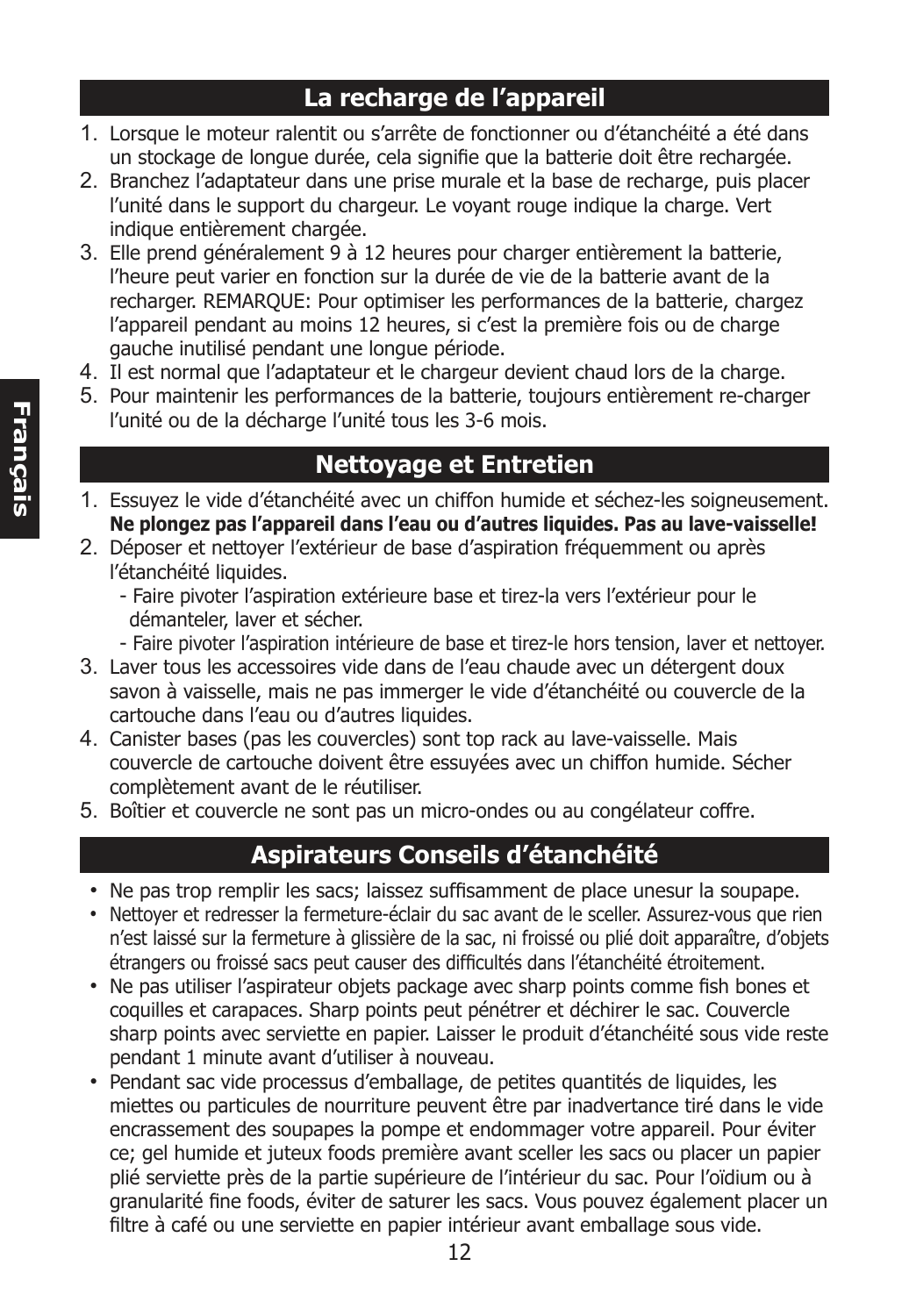- Pré-gel fruits et légumes les blanchir avant emballage sous vide pour de meilleurs résultats.
- Stocker les aliments périssables dans le congélateur ou réfrigérateur. Emballage sous vide étend la durée de conservation des aliments, mais ne permet pas de préserver leur.
- Pantry les éléments tels que la farine, le riz, les mixages de gâteaux et de crêpes, tous rester fraîche plus lorsque emballées sous vide. Les écrous et les condiments maintenir leur saveur tout en rancissement est conservée hors.
- Garder le camping fournitures telles que matches, des trousses de premiers secours et des vêtements propres et secs. Conserver les pièces pour auto prêt d'urgence. Garder silver et eç collectibles.
- Ne laissez pas trop l'air à l'intérieur du sac. Appuyez sur le sac pour permettre une plus grande quantité d'air de s'échapper du sac aspirateur avant elle. Trop d'air dans le sac augmente la pompe à vide de chargement et peut entraîner le moteur manque de puissance à détourner tous l'air à l'intérieur du sac!
- Remarque: Pour éviter d'éventuelles maladies, ne pas réutiliser sac après stockage matières premières viandes, les poissons ou les aliments gras.

# **Règles générales pour la sécurité des denrées alimentaires**

NESCO® Emballage à vide va changer la façon dont vous pouvez acheter et stocker les aliments. Comme vous avez pris l'habitude d'emballage sous vide, il deviendra un élément indispensable de votre préparation de la nourriture. Lors de la préparation et emballage sous vide les aliments en utilisant votre aspirateur d'étanchéité pour filetages, il existe certaines procédures qui doivent être suivies pour garantir la qualité des aliments et la sécurité. Consulter cette section attentivement pour votre protection.

- Altération des aliments est causé par des réactions chimiques dans les aliments à l'air, la température, l'humidité, action enzymatique, la croissance des microorganismes, ou de la contamination par les insectes.
- L'oxygène dans l'air provoque la détérioration principalement par le biais du processus d'oxydation, ce qui provoque la nourriture à perdre valeur nutritive, la texture, la saveur et la qualité globale. L'air contribue à la croissance de la plupart des micro-organismes, et transporte l'humidité vers et hors des aliments sauf s'ils sont protégés de l'humidité des emballages. Brûlure de congélation résultats d'aliments congelés étant exposé à l'air.
- Emballage sous vide avec le vide d'étanchéité pour filetages élimine jusqu'à 90% de l'air du package. En termes scientifiques, le niveau de vide est mesurée jusqu'à 24" Hg (pouces de mercure). L'air contient environ 21% d'oxygène, ce qui laisse un 2% à 3% teneur en oxygène résiduel vide d'étanchéité pour les aliments emballés. La plupart du moule, de l'humidité et les micro-organismes sont inhibées de croissance lorsque le niveau d'oxygène est au niveau ou audessous de 5%.
- Bien que le vide emballage prolonge la durée de vie de nombreux aliments frais en réduisant l'oxydation, la plupart des aliments contiennent encore suffisamment d'humidité pour soutenir la croissance des micro-organismes qui peuvent grandir avec ou sans air. Pour éviter le gaspillage, les aliments doivent être stockés à des températures basses.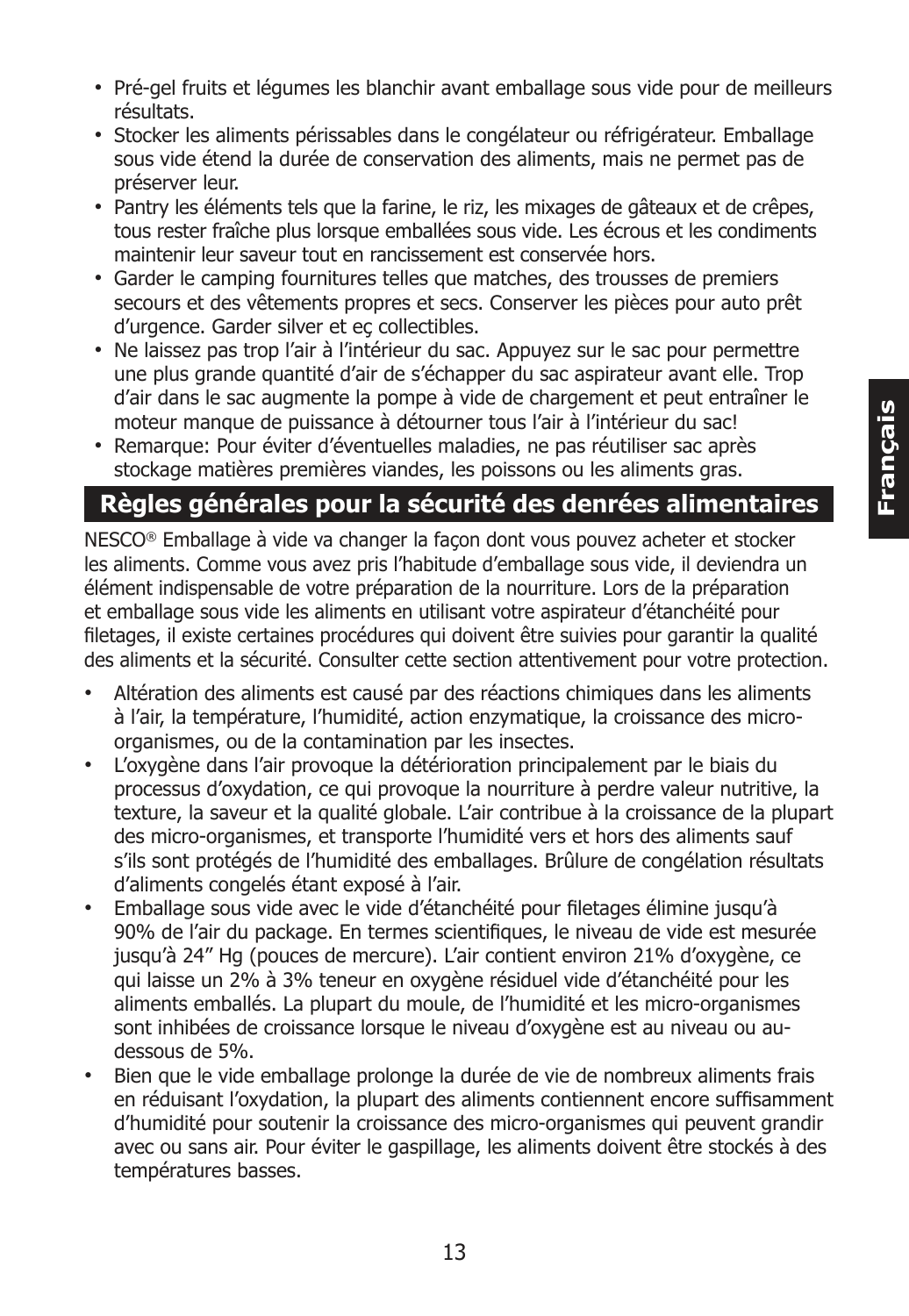- Les températures dans le réfrigérateur supérieure à 40°F (4°C) (en particulier pour de longues périodes de temps) peut soutenir la croissance des microorganismes nuisibles. Surveiller la température et de maintenir une température de 40°F (4°C) ou ci-dessous. Température adaptée pour le congélateur est 0°F (-17°C). Gel retarde la croissance des micro-organismes, **MAIS NE LES TUE PAS**.
- Aliments secs sont également touchées par température de stockage lorsque emballé sous vide. Leur durée de vie est prolongée 3-4 fois pour chaque 18° F (10° C) chute de température.
- Les micro-organismes peuvent être divisés en trois catégories: les moisissures, les levures et les bactéries. Bien que les micro-organismes sont présents partout dans le monde, ils ne peuvent causer des problèmes dans certaines conditions.
- La moisissure ne se développe pas dans un faible environnement à oxygène ou en l'absence d'humidité. Levure nécessite de l'humidité, du sucre et une température modérée à croître, mais peut évoluer avec ou sans air. Réfrigération ralentit la croissance de la levure et le gel s'arrête complètement. Les bactéries peuvent proliférer avec ou sans air.
- Clostridium botulinum est extrêmement dangereux type de bactéries qui peuvent se développer dans de bonnes conditions sans air. Botulinum organismes croître dans la plage de température de 40° à 115°F (4° à 46° C). Conditions de croissance sont des aliments manque, acide faible environnement à oxygène et des températures supérieures à 40°F (4 °C) pendant un délai prolongé.
- Les aliments qui sont résistantes à clostridium botulinum sont congelés, séchés, élevé en acide, le sel ou le sucre. Les aliments susceptibles de botulinum sont non-aliments acides qui comprend désormais les viandes, la volaille, le poisson, les fruits de mer, lye-cured olives, les oeufs et les champignons; faible aliments acides sont principalement légumes; moyennes aliments acides comprennent les tomates trop mûres, oignons, piments, les figues et les concombres.
- Les aliments les plus susceptibles de botulinum doivent être réfrigérés à court terme et congelé pour le stockage à long terme. Consommer immédiatement après le chauffage.
- Avertissement: ne pas chauffer faible dépression acide aliments emballés dans la dépression d'étanchéité pour filetages sacs à moins que vous n'ayez l'intention de le manger immédiatement. Les aliments qui sont emballées sous vide, chauffée, puis à gauche à la température de la pièce tandis que toujours scellés dans le vide sont soumis à des micro-organismes qui peuvent être nocives si consommé.
- Les enzymes se produisent dans les aliments et causer de plus en plus les changements de couleur, de texture et de saveur comme aliments mature. Pour arrêter action enzymatique, les légumes doivent être blanchies par la chaleur, soit dans le four à micro-ondes ou avec de la vapeur. Remarque : La chaleur toutes les étapes brièvement afin que les légumes sont toujours nettes. Les aliments riches en acide (comme la plupart fruits), n'ont pas besoin d'être blanchies.
- Les larves d'insectes sont fréquemment présents sur de nombreux aliments lyophilisés. Sans emballage sous vide ou la congélation, ils peuvent berline lors du stockage et de contaminer les aliments. Certains produits tels que la farine et les céréales peut également contenir les larves. Vacuumsealer emballage empêche charançons et autres insectes de couver parce qu'ils ne peuvent pas vivre sans air.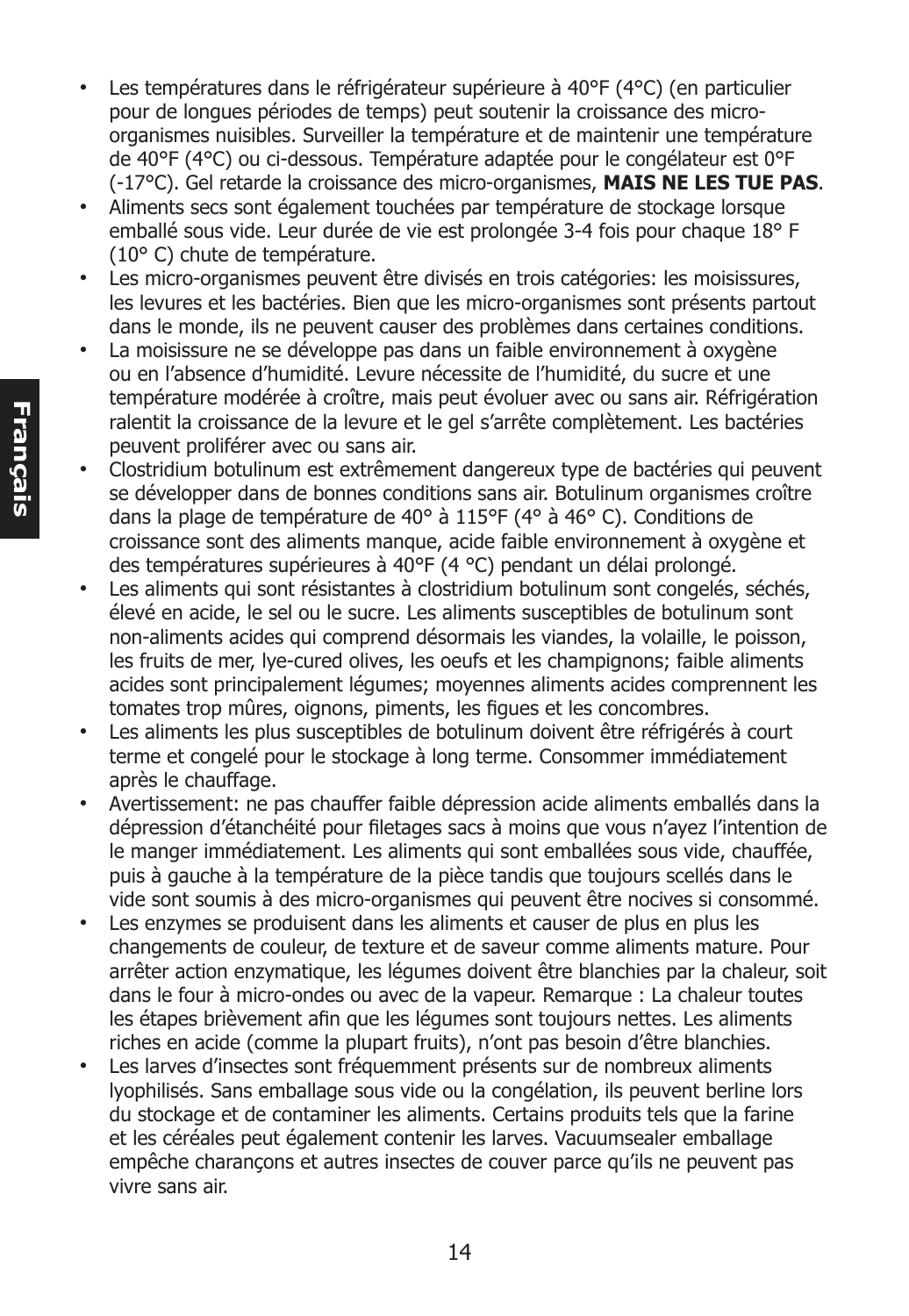## **Règles générales pour la sécurité des denrées alimentaires**

Règles en matière de sécurité alimentaire sont basées sur étude scientifique ainsi que le bon sens. Les règles suivantes et informations importantes vous guidera à l'amélioration de la salubrité alimentaire et alimentaire optimale de stockage.

- Une fois que vous avez chauffé, décongelés ou décongelés les denrées périssables, les consommer.
- Après l'ouverture des conserves alimentaires ou commercialement emballées sous vide la nourriture, elles peuvent être emballées sous vide. Suivez les instructions pour réfrigérer après ouverture et store re-packages aspirateur correctement.
- Ne pas décongeler les aliments dans de l'eau chaude ou via d'autres sources de chaleur. Il n'est pas question qu'ils soient emballés sous vide ou non.
- Ne pas consommer des aliments si ils sont périssables et ont été laissés à la température de la pièce pendant plus de quelques heures. Ceci est particulièrement important s'ils ont été préparés avec une sauce épaisse, dans le vide, ou dans un faible environnement à oxygène.
- Propagation vide packages uniformément dans tout le réfrigérateur ou le congélateur pour refroidir les aliments rapidement la température.

#### **Dépannage**

#### **Le chargeur ne se charge pas:**

- Vérifiez si le voyant est allumé. Si ce n'est pas le cas, assurez-vous que le chargeur et la sortie a été correctement connecté. Si oui, essayez une nouvelle prise électrique.
- Si le chargeur ne se charge pas lorsque l'indicateur est allumé, vérifiez si le chargeur et le vide d'étanchéité sont correctement, régler si nécessaire.

#### **Il s'arrête peu après chargée.**

- Vérifiez si le voyant feux sont allumés au cours de la charge, si ce n'est pas le cas, vérifier si la dépression d'étanchéité pour filetages et le chargeur sont en bon contact.
- Si le indicateor voyants LED sont au cours de la charge, assurez-vous que si le temps de charge est suffisante. Voyant lumineux s'allume en vert lorsque la batterie est complètement chargée.
- Veuillez contacter NESCO assistance à la clientèle au 1-800-288-4545 si cela ne fonctionne toujours pas.

#### **L'air n'est pas retiré du sac complètement.**

- Sacs ne sont pas étanches, refaire l'étanchéité de la fermeture à glissière, puis faites glisser l'ensemble glissière avec votre doigt.
- Remplacer le sac à fermeture à glissière et assurez-vous que la vanne est propre.
- Les éléments sont bloquent la vanne, la position pour que la soupape est ouverte ou il y a trop de stuff sac intérieur.
- Étendre l'aspirateur heure et appuyez sur la plupart de l'air avant la fermeture éclair d'étanchéité.

#### **Le canister ne vide:**

- Assurez-vous que l'adaptateur secteur est bien connecté à la fois à la dépression d'étanchéité pour filetages et le canister.
- Vérifiez si le bouton de la cartouche était sur la position du "sceau".
- Appuyez sur le couvercle vers le bas au tout début de l'aspirateur. Cela aidera à absorbeur à joint et couvercle.
- Vérifier s'il n'y a aucun dommage à couvercle ou canister, si oui, ne pas utiliser.
- Vérifier la fonction de la dépression d'étanchéité pour s'assurer que l'iti est tirant un vide.
- Vérifier si l'aspiration extérieure a été déformé, fracturée ou bloquée, si oui, de le modifier pour une nouvelle.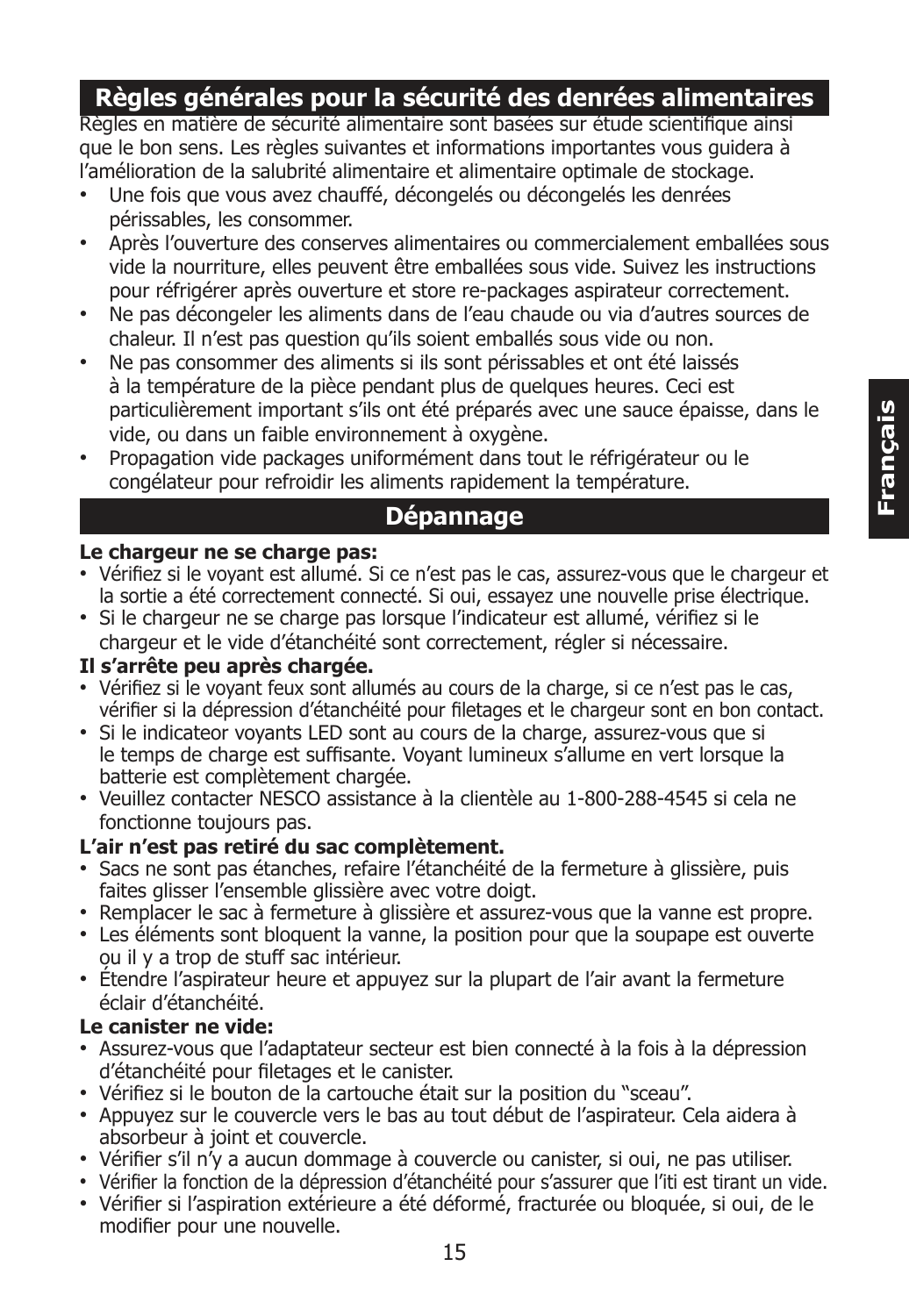#### **GARANTIE LIMITÉE D'UN (1) AN**

Le présent appareil est garanti pendant un an suivant la date de l'achat initial contre les défauts de matériau ou de fabrication. La présente garantie ne couvre pas les dommages causés par le transport, l'usage abusif, les accidents ou incidents semblables. La présente garantie vous confère des droits juridiques précis et vous pouvez disposer d'autres droits, qui peuvent varier selon l'État ou la province. Ce produit est conçu pour usage domestique seulement et n'est pas destiné à des fins commerciales. La garantie ne couvre pas l'usage commercial.

Votre nouvel appareil NESCO® est équipé de nombreuses caractéristiques de sécurité. Toute tentative d'entrave au fonctionnement de ces dispositifs de sécurité rend la présente garantie nulle et sans effet. En cas de réception d'un appareil aux fins de réparation ayant été trafiqué, nous nous réservons le droit de le remettre dans son état d'origine et de facturer la réparation au client.

Pour une réparation en vertu de la garantie - Veuillez retourner les produits défectueux, par courrier affranchi, avec une description du défaut à l'adresse suivante : The Metal Ware Corporation, 1700 Monroe Street, Two Rivers, Wisconsin 54241, pour une réparation ou un remplacement sans frais à notre choix. Veuillez inclure une preuve d'achat ou une copie de la facture originale lors du retour d'un produit aux fins de réparation en vertu de la garantie.

Appelez le service de satisfaction du client au 1-800-288-4545 pour obtenir une autorisation de retour avant d'expédier le produit.

- Pour une réparation en vertu de la garantie, suivez les directives indiquées dans la garantie. Lors de la commande de nouvelles pièces, assurez-vous de toujours mentionner le numéro de modèle du produit.
- Appelez-nous au numéro sans frais 1-800-288-4545 pour nous faire part du problème.
- Si nous vous indiquons de nous envoyer votre appareil en tout ou en partie aux fins de réparation ou de remplacement, notre représentant de la satisfaction du client vous fournira un numéro d'autorisation de retour (ce numéro avise notre service de la réception d'accélérer votre réparation). Emballez votre appareil avec soin dans une boîte robuste avec une quantité suffisante de rembourrage, étant donné que les dommages causés lors de l'expédition ne sont pas couverts par la garantie.
- Inscrivez vos nom, adresse et numéro d'autorisation de retour en caractères d'imprimerie sur la boîte.
- Rédigez une lettre expliquant le problème. Veuillez inclure les éléments suivants : vos nom, adresse et numéro de téléphone, ainsi qu'une copie de la facture originale.
- Mettez l'enveloppe scellée à l'intérieur de la boîte. Assurez le colis pour la valeur de l'appareil NESCO® et envoyez-le port payé à l'adresse suivante:

Attn: Factory Service Dept. The Metal Ware Corporation 1700 Monroe Street Two Rivers, WI 54241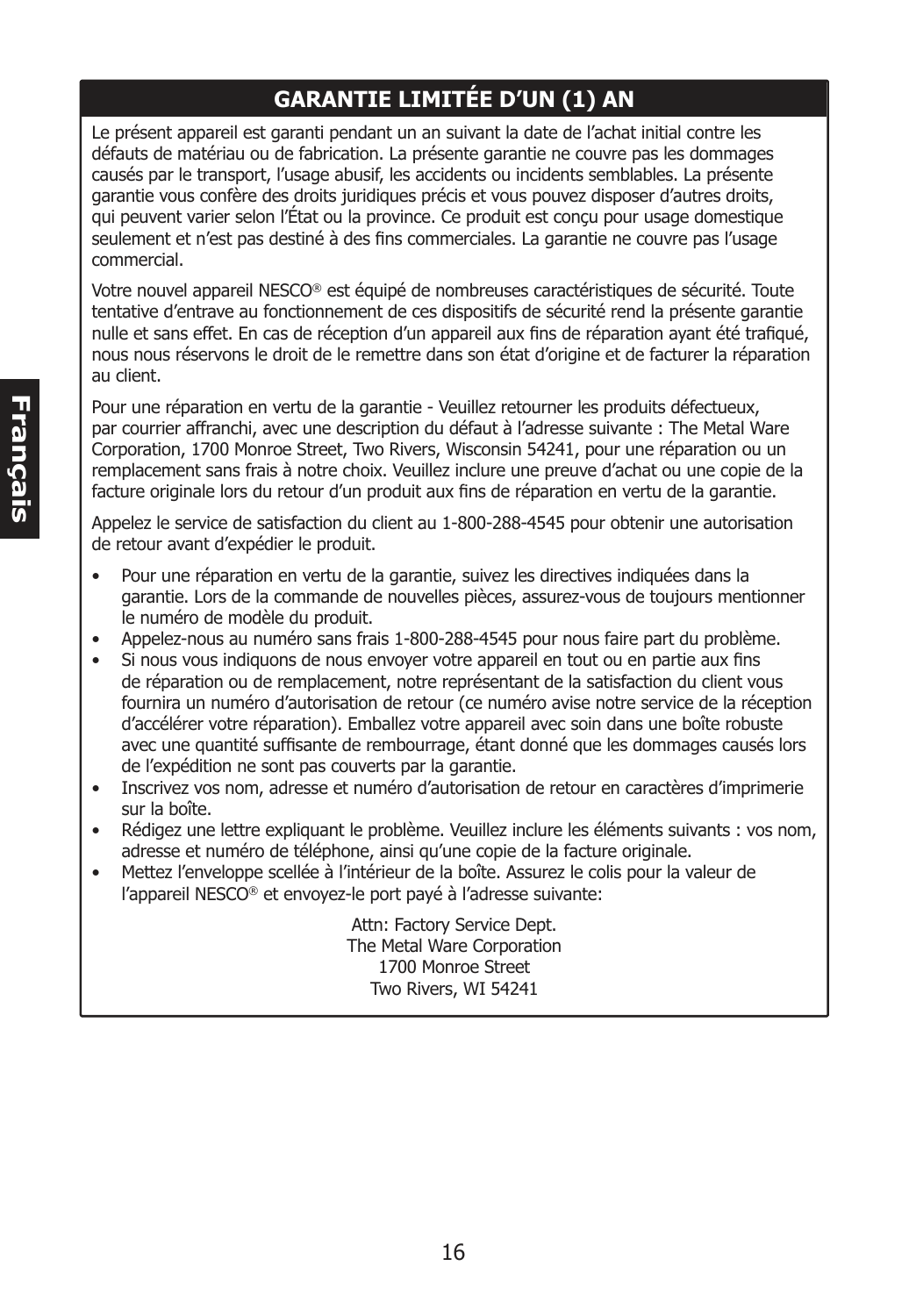# **SALVAGUARDAS IMPORTANTES**

- Este producto está diseñado sólo para uso doméstico -

Cuando use aparatos eléctricos, las precauciones básicas de seguridad deben seguirse, incluyendo las siguientes:

#### **1. LEA TODAS LAS INSTRUCCIONES.**

- 2. El aparato está diseñado para uso doméstico solamente. No está destinado para uso comercial.
- 3. Para protegerse contra un choque eléctrico y lesiones físicas, no sumerja este electrodoméstico, incluyendo su cable y enchufe, en agua u otro líquido.
- 4. Supervisar de cerca cuando se usa un electrodoméstico en presencia de niños.
- 5. Desenchufe el aparato de toma de corriente cuando no esté en uso, antes del montaje o desmontaje de las piezas, y antes de limpiarlo.
- 6. No use los electrodomésticos cuyo cable o enchufe está dañado o si el aparato funciona mal o si se dañó de alguna manera. Para evitar peligros, devuelva el electrodoméstico al Departamento de servicio de fábrica de NESCO® para su revisión, reparación o ajuste.
- 7. No colocar el aparato sobre o cerca de un quemador caliente, eléctrico o a gas, o dentro de un horno caliente
- 8. El uso de los accesorios accesorios no recomendados por el fabricante puede dar lugar a fuego, a descarga eléctrica o a lesión a las personas.
- 9. No usar en el exterior.
- 10. No permitir que el cable cuelgue de la mesa o encimera, ni que esté en contacto con superficies calientes.
- 11. ADVERTENCIA: El aparato no está diseñado para uso continuo. Aprobado para un ciclo de operación en dos minutos.
- 12. Opere aparato sólo cuando todas las partes estén bien conectados y apretados.
- 13. Para reducir el riesgo de lesiones y daños al aparato y mantener las manos, el pelo, la ropa y los utensilios alejados de las piezas durante el funcionamiento
- 14. Coloque el aparato sobre una superficie de apoyo plana y estable cuando esté listo para su uso
- 15. Las baterías de níquel-cadmio deben reciclarse o eliminarse por las leyes y regulaciones nacionales y locales. NO queme las pilas o exponga a altas temperaturas o líquidos
- 16. No guarde el aparato en condiciones de alta temperatura, alta humedad, polvo o lugar para evitar la degradación de su rendimiento y la pérdida de la vida de la batería.

# **GUARDE ESTAS INSTRUCCIONES**

**Instrucciones para el cable corto:** Este aparato tiene un cable de suministro de energía corto para reducir el riesgo de que se enrosque o de que alguien se tropiece con él. Se pueden usar cables de extensión en tanto se tomen precauciones al usarlos. Si usa un cable de extensión, el régimen del cable debe ser al menos igual al régimen de potencia del aparato. El cable más largo debe disponerse de manera tal que no caiga por la encimera y evitar así que los niños tiren de él o que alguien se tropiece.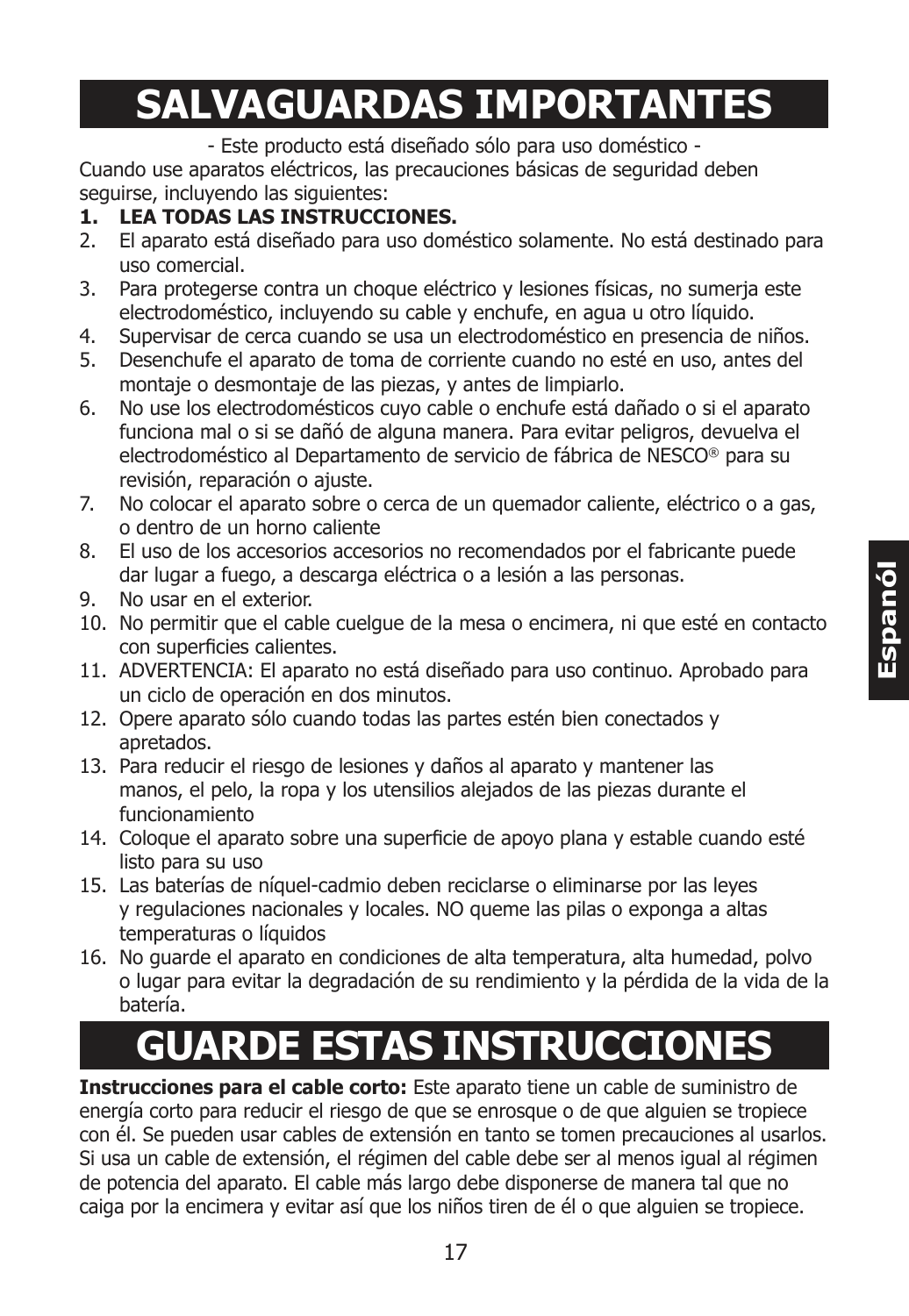

# **Functions**

- **Bolsa ventosa** Uso para sellar bolsas.
- **Base de aspiración exterior**  Extraíble para una fácil limpieza.
- **Filtro de aspiración** -Para el uso con accesorios.
- **Base de aspiración interior** -Extraíble para una fácil limpieza.
- **Botón interruptor** Pulse y mantenga pulsado para iniciar vacío proceso de sellado.
- **Adaptador de corriente** Uso de energía a base de carga.
- **Entrada del Cargador** Adaptador de alimentación se conecta a base del cargador.
- **Base de Carga-** El vacío selladora posiciones de recarga.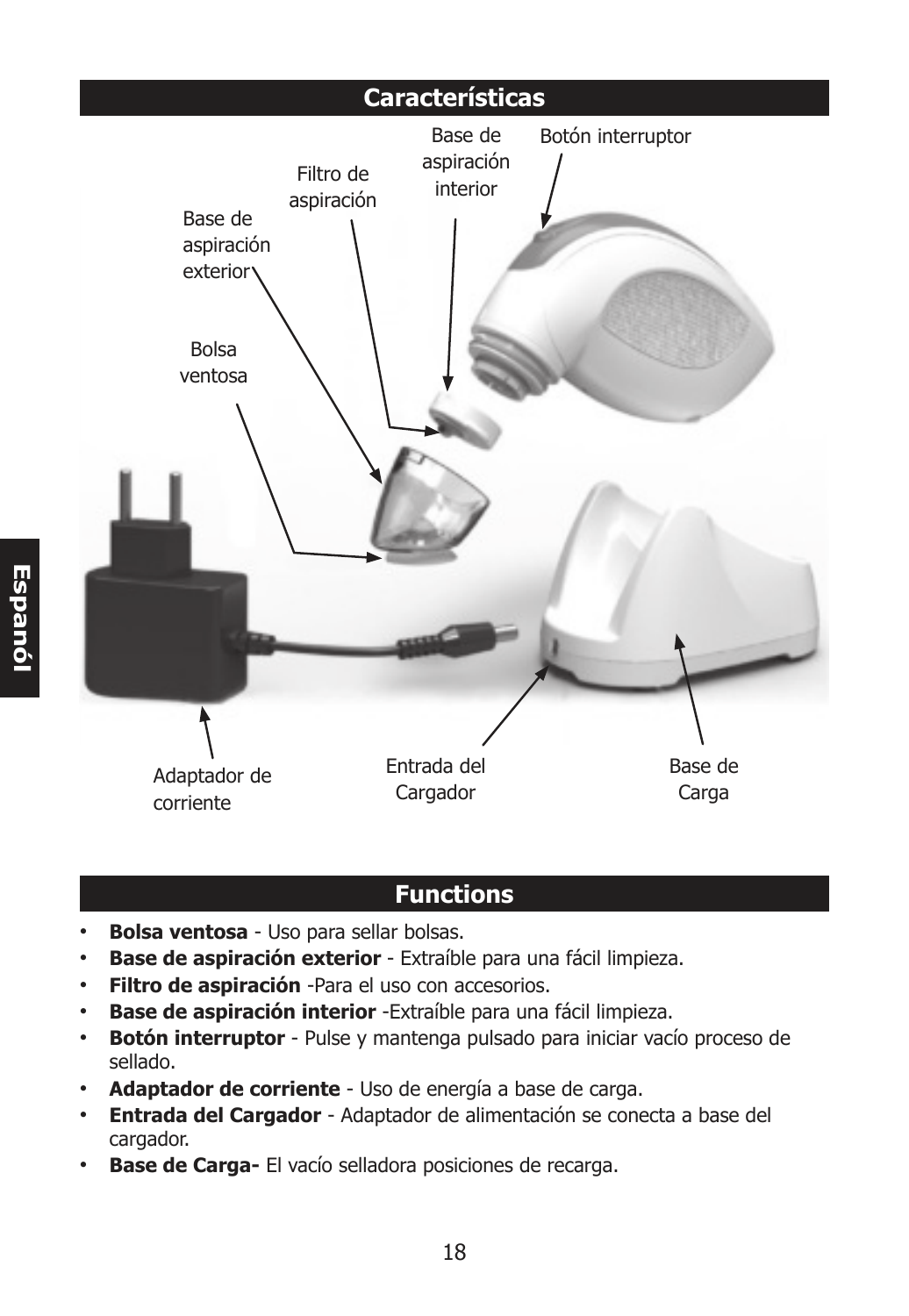#### **Instrucciones de Operación**

#### **Sellado de vacío con válvula de cierre con cremallera bolsas reutilizables:**

- 1. Abra la NESCO® válvula de cierre con cremallera bolsa con válvula de aspiración y el lugar para ser sellada en el interior de la bolsa. Bolsa Cierre por completo la junta presionando firmemente con los dedos de las manos o usar la bolsa de sellado (suministrado) insertando borde abierto de la bolsa en la ranura de la herramienta y deslice el dedo por bolsa junta. **Fig. 1**
- 2. Bolsa posición sobre una superficie plana con disco de sellado hacia arriba. Lugar vacío selladora de bolsa de ventosa el disco sellador y pulse frmly. Pulsar el interruptor y manténgalo pulsado hasta que se purgue todo el aire de la bolsa. (Fig. 2) NOTA: las bolsas no son recomendados para los líquidos.
- 3. Almacenar los alimentos perecederos en el refrigerador. **Fig. 3**



**Sellado de Vacío válvula de botes reutilizables:**

- 1. Retirar la tapa del NESCO® canister y poner los temas a ser sellado dentro del recipiente. Dejar por lo menos una pulgada de espacio entre alimentos y cubrir el aro. Limpie la tapa del borde inferior del cartucho y la junta de la cubierta del cartucho.
- 2. Extracción de la pista exterior base de aspiración vacío de sellador, girando para desbloquear y tire de ella para quitarla. Nunca utilice bolsa copa de succión para sellar recipientes. **Fig 4.**
- 3. Colocar el recipiente de aspiración en el agujero del centro de la cubierta del cartucho firmemente. Pulsar el interruptor y manténgalo pulsado hasta retirar todo el aire del recipiente o hasta que el indicador de presión de botón rojo en la cubierta de la cámara los sumideros. NOTA: Para asegurarse que no hay fugas de aire entre la cubierta y la cámara, utilice la mano para empujar hacia abajo la tapa al principio del proceso de sellado vacío. **Fig. 5**
- 4. Retirar la pasta selladora vacío forma la botella, y volver a montar la base de aspiración exterior de almacenamiento o siguiente uso.
- 5. Después de abrir bote sellado de vacío, pulse el botón "Liberar" botón de la cubierta del cartucho (**Fig. 6**). Almacenar los alimentos perecederos en el refrigerador.

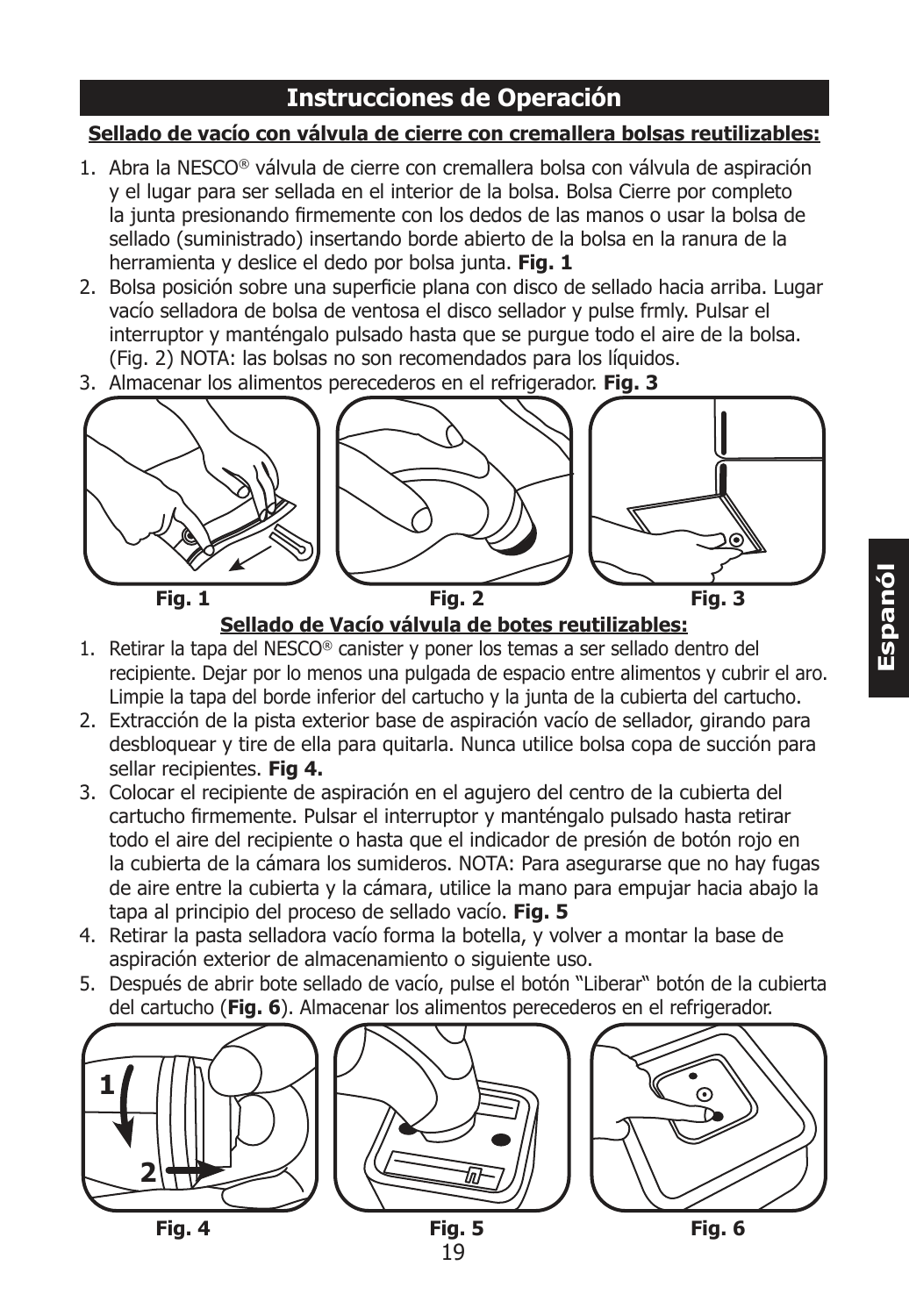#### **La recarga de la unidad**

- 1. Cuando el motor se desacelera o detiene o sellador de almacenamiento haya sido mucho tiempo, significa que la batería se debe recargar.
- 2. Enchufe el adaptador a la toma de la pared y la base de carga, a continuación, coloque la unidad en el soporte de carga. La luz roja indica que se está cargando. Verde indica carga completa.
- 3. Por lo general se toma 9 a 12 horas para cargar la batería, el tiempo puede variar en función de la batería antes de cargarla. NOTA: Para obtener el mejor rendimiento de la batería, cargue la unidad mínima de 12 horas si es la primera vez cargando, o no se utiliza durante un largo tiempo.
- 4. Es normal que el adaptador y el cargador se calienta durante la carga.
- 5. Para mantener el rendimiento de la batería, siempre cargar por completo la unidad o descargando la unidad cada 3 a 6 meses.

# **Limpieza y Mantenimiento**

- 1. Sellador Seque vacío con un paño húmedo y séquela bien. No sumerja en agua o en otros líquidos. No apto para lavavajillas.
- 2. Retirar y limpiar con frecuencia base de aspiración exterior o después de sellar los líquidos.
	- Girar la base de aspiración exterior y tire de él hacia afuera para desmantelarlo, lavar y secar,.
	- Girar la base de aspiración interior y tire de él para quitarlo, lavar y limpiar.
- 3. Lave todas accesorios vacío en agua tibia con jabón para lavar platos suaves, pero no lo sumerja vacío o cubierta de la cámara del sellador en agua u otros líquidos.
- 4. Bases del Canister (no las tapas) son rejilla superior lavavajillas. Pero cubierta de la cámara deben limpiarse con un paño húmedo. Seque completamente antes de volver.
- 5. Del cartucho y la tapa no apto para el congelador y microondas.

## **Pistas y Consejos**

- No llene las bolsas; dejar espacio suficiente la válvula.
- Limpiar y enderezar la cremallera de la bolsa antes de su cierre. Asegúrese de que no hay nada en la cremallera de la bolsa, sin arrugas o pliegues que aparecen objetos extraños pliegues o bolsas puede causar dificultades para sellado herméticamente.
- No aspire objetos del paquete con puntos afilados como huesos de pescado y conchas. Puntos afilados puede penetrar y romper la bolsa. Afiladas puntas cubierta con una toalla de papel. Deje que el sellador resto vacío durante 1 minuto, antes de volver a utilizarlos.
- Aspirador con bolsa durante proceso de envasado, pequeñas cantidades de líquidos, las migas o restos de alimentos sin darse cuenta puede ser arrastrado a la válvula de vacío bomba suciedad y dañar el aparato. Para evitar esto; congelar los alimentos húmedos y jugosos en primer lugar antes de sellar bolsas o coloque una toalla de papel cerca de la parte superior interna de la bolsa. De polvo o alimentos de grano fino, evite llenar las bolsas. También se puede colocar un filtro de café o una toalla de papel antes de envasado al vacío
- Antes de congelar frutas y verduras antes blanch envasado al vacío para obtener los mejores resultados.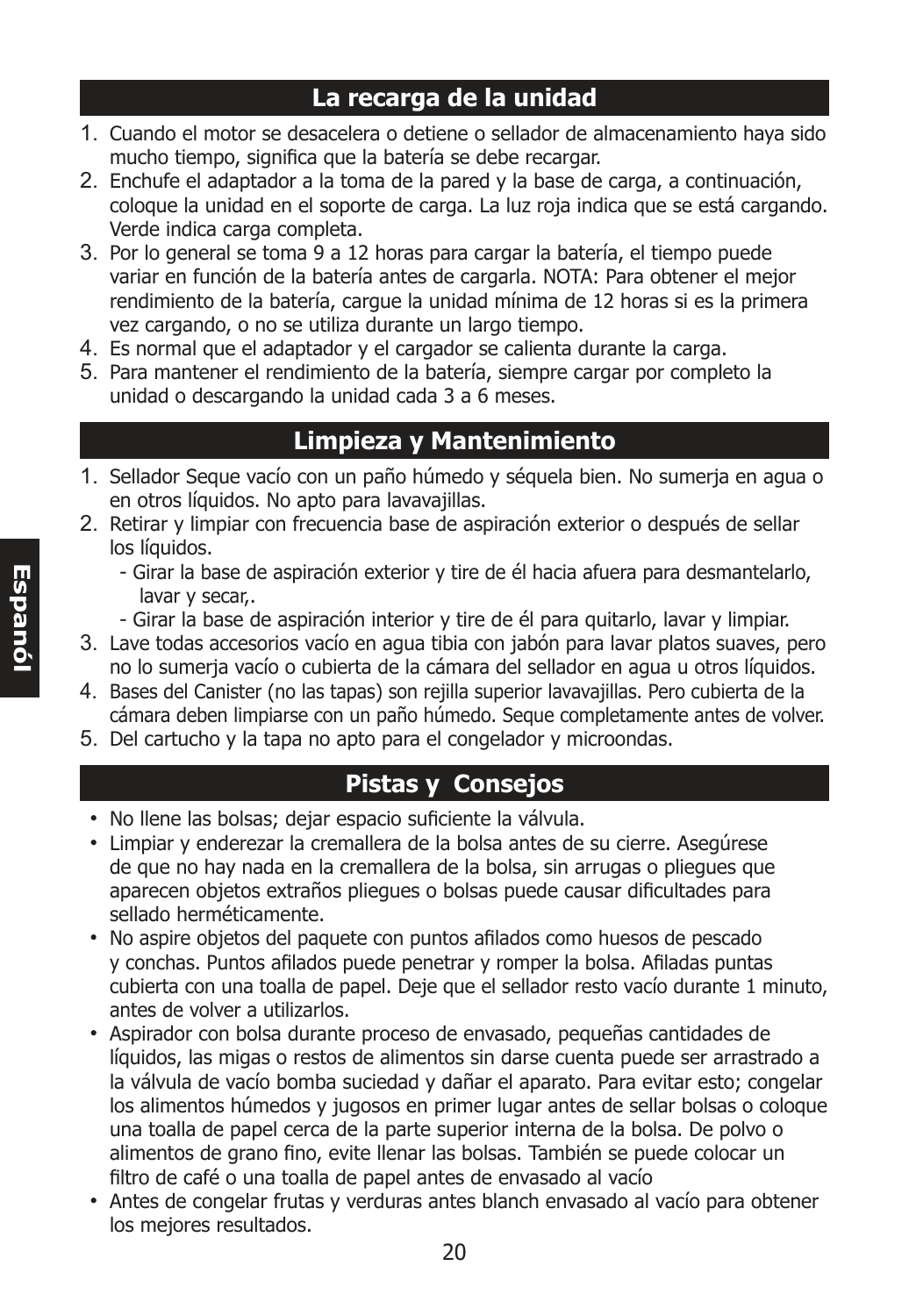- Almacenar los alimentos perecederos en la nevera o congelador. Envasado al vacío se extiende la vida útil de los alimentos, pero no se conservan ellos.
- Artículos de despensa, tales como harina, arroz, mezclas para pasteles y tortas, toda la estancia más fresco cuando ya empacados al vacío. Las tuercas y los condimentos mantener su sabor mientras se mantiene a rancio.
- Mantener camping como partidos, kits de primeros auxilios y de la confección, limpia y seca. Mantener las bengalas de emergencia automático. Mantener plata y coleccionables intachable.No deje demasiado aire dentro de la bolsa. Pulse la bolsa extra para permitir que salga el aire de la bolsa antes que aspirar. Demasiado aire dentro de la bolsa aumenta la bomba de vacío y carga el motor puede potencia suficiente para sacar todo el aire del interior de la bolsa!
- Nota: Para evitar la posible enfermedad, no vuelva a utilizar bolsa después de guardar las carnes crudas, pescado o alimentos grasos.

#### **Normas Generales de Seguridad Alimentaria**

NESCO® Vacío selladores, cambiará la manera en que usted compra y almacenar los alimentos. Como que se va acostumbrando al envasado al vacío, se convertirá en una parte indispensable de la preparación de los alimentos. Al preparar los alimentos y envasado al vacío con el vacío, hay ciertos procedimientos que se deben seguir para asegurar la calidad e inocuidad de los alimentos. Revise esta sección cuidadosamente para su protección.

- Deterioro de los alimentos es causada por las reacciones químicas que tienen lugar en la comida en el aire, temperatura, humedad, acción de las enzimas, el crecimiento de los microorganismos, o contaminación de insectos.
- El oxígeno en el aire causan deterioro principalmente a través del proceso de oxidación, lo que hace que los alimentos a perder valor nutritivo, la textura, el sabor y la calidad global. Aire contribuye al crecimiento de la mayoría de los microorganismos, y lleva la humedad dentro y fuera de los alimentos a menos que sean protegidos con embalajes a prueba de humedad. Quemaduras de congelador de alimentos congelados que se exponen al aire.
- Envasado al vacío con el sellador Vacío elimina hasta un 90% del aire de la paquete. En términos científicos, el nivel de vacío se mide hasta 24" Hg (pulgadas de mercurio). El aire contiene aproximadamente un 21% de oxígeno, lo que deja un 2% a 3% contenido de oxígeno residual en el vacío los alimentos envasados. La mayoría del molde, la humedad, los microorganismos están inhibidas de crecimiento, cuando el nivel de oxígeno está en o por debajo del 5%.
- Aunque envasado al vacío se extiende la vida de muchos alimentos frescos por oxidación reducción, la mayor parte de los alimentos contienen todavía suficiente humedad para apoyar el crecimiento de microorganismos que pueden crecer con o sin aire. Para evitar la descomposición, los alimentos deben ser almacenados a bajas temperaturas.
- Las temperaturas en la nevera más de 40°F (4 °C) (especialmente durante largos períodos de tiempo) puede apoyar el crecimiento de microorganismos nocivos. Monitorear la temperatura y mantener la temperatura a 40°F (4 °C) o menos. Temperatura adecuada en el congelador es de 0°F (-17 °C). Congelación retrasa el crecimiento de los microorganismos, PERO NO MATARLOS.
- Alimentos secos también se ven afectados por temperatura de almacenamiento envasado al vacío. Su vida útil se extiende 3-4 veces por cada 18°F (10 °C) descenso de la temperatura.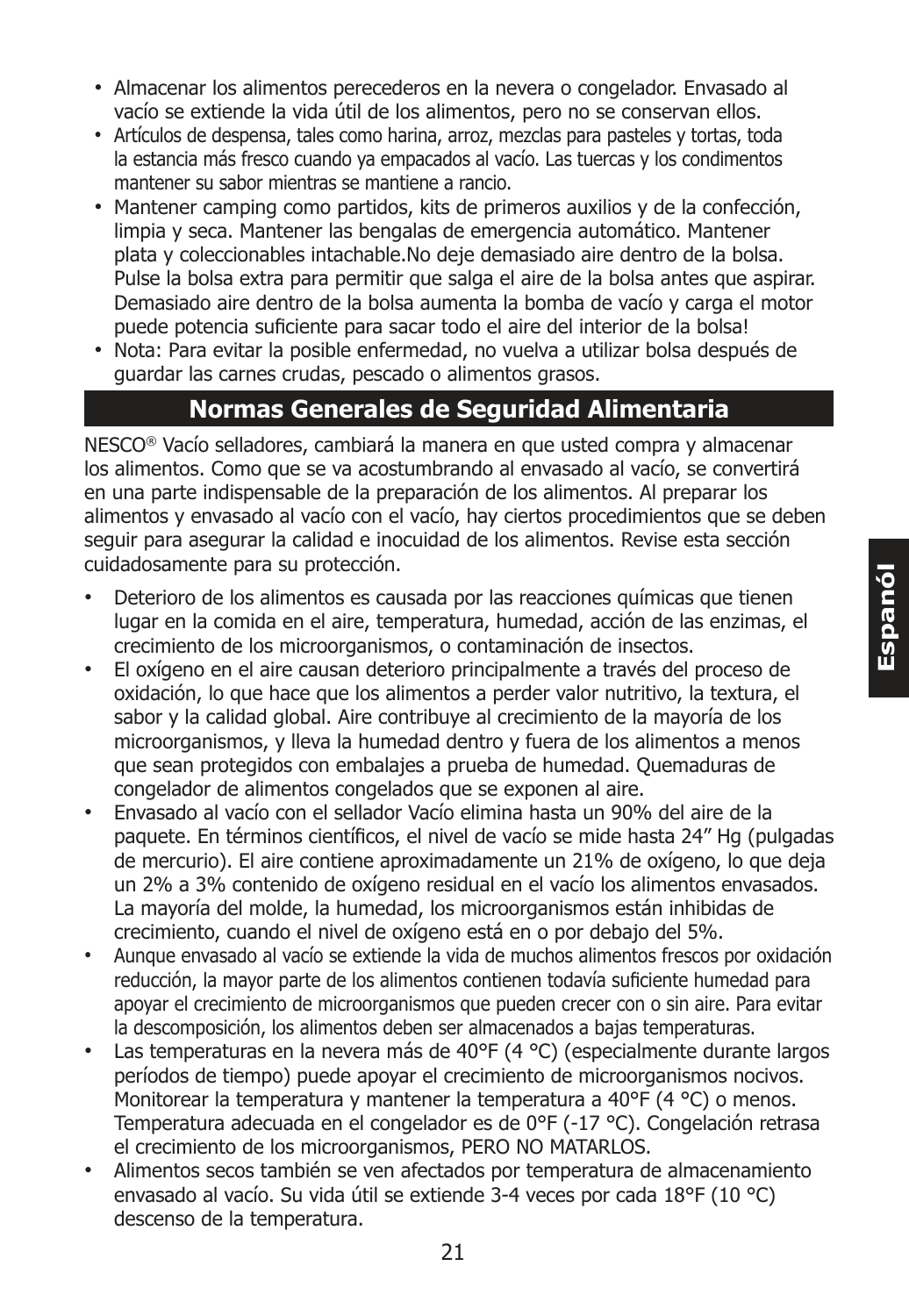- Los microorganismos se pueden dividir en tres categorías: el molde, las levaduras y las bacterias. Aunque los microorganismos están presentes en todas partes, pero sólo pueden causar problemas bajo ciertas condiciones.
- El moho no crecen en un entorno de oxígeno baja o en la falta de humedad. Levadura exige la humedad, el azúcar y una temperatura moderada para crecer, pero puede crecer con o sin aire. Refrigeración retarda el crecimiento de la levadura y la congelación se detiene por completo. Las bacterias pueden crecer con o sin aire.
- El moho no crecen en un entorno de oxígeno baja o en la falta de humedad. Levadura exige la humedad, el azúcar y una temperatura moderada para crecer, pero puede crecer con o sin aire. Refrigeración retarda el crecimiento de la levadura y la congelación se detiene por completo. Las bacterias pueden crecer con o sin aire.
- Los alimentos que son resistentes a botulinum son congelados, secos, ácidos, sal o azúcar. Los alimentos susceptibles de botulinum no son ácidos que son las carnes, aves, pescados, mariscos, la lejía de curado las aceitunas, los huevos y las setas; de bajo contenido en ácido los alimentos son en su mayoría las verduras; medio de alimentos incluyen ácido maduración los tomates, cebollas, pimientos, higos y pepinos.
- La mayoría de los alimentos susceptibles de botulinum se debe refrigerar para el corto plazo y congelado para el almacenamiento a largo plazo. Consumir inmediatamente después del calentamiento.
- Advertencia: no calor de bajo contenido en ácido alimentos empacados al vacío en el vacío selladora bolsas a menos que vayas a comer inmediatamente. Los alimentos que son empacados al vacío, luneta térmica, a continuación, dejar a temperatura ambiente mientras que todavía sellado en el vacío son sujetos a los microorganismos que pueden ser perjudiciales si se consumen.
- Las enzimas se producen en los alimentos y producen un aumento los cambios en el color, la textura y el sabor de los alimentos. Acción de las enzimas para detener, verduras debe ser resguardada por el calor, ya sea en el microondas o con vapor. Nota: El calor todo el camino por unos instantes para hortalizas frescas todavía. Los alimentos que son altos en ácido (como la mayoría de las frutas), no es necesario pelarlos.
- Las larvas de los insectos con frecuencia se encuentran en muchos alimentos secos. Sin envasado al vacío o congelación, pueden berlina durante el almacenamiento y contaminar los alimentos. Algunos productos como la harina y los cereales también pueden contener larvas. Sellador envasado Vacío impide que los gorgojos y otros insectos desde la eclosión porque no pueden vivir sin aire.

## **Normas Generales de Seguridad Alimentaria**

Las normas de seguridad de los alimentos se basan en estudios científicos, así como sentido común. Las siguientes reglas y información importante le guiará a una mayor seguridad alimentaria y almacenamiento de alimentos óptima.

- Una vez que se haya calentado, descongelar los alimentos perecederos o descongelados, los consumen.
- Después de la apertura comercial o alimentos enlatados alimentos empacados al vacío, pueden ser empacados al vacío. Siga las instrucciones para refrigerar después de abrir y guardar de nuevo los paquetes aspirado correctamente.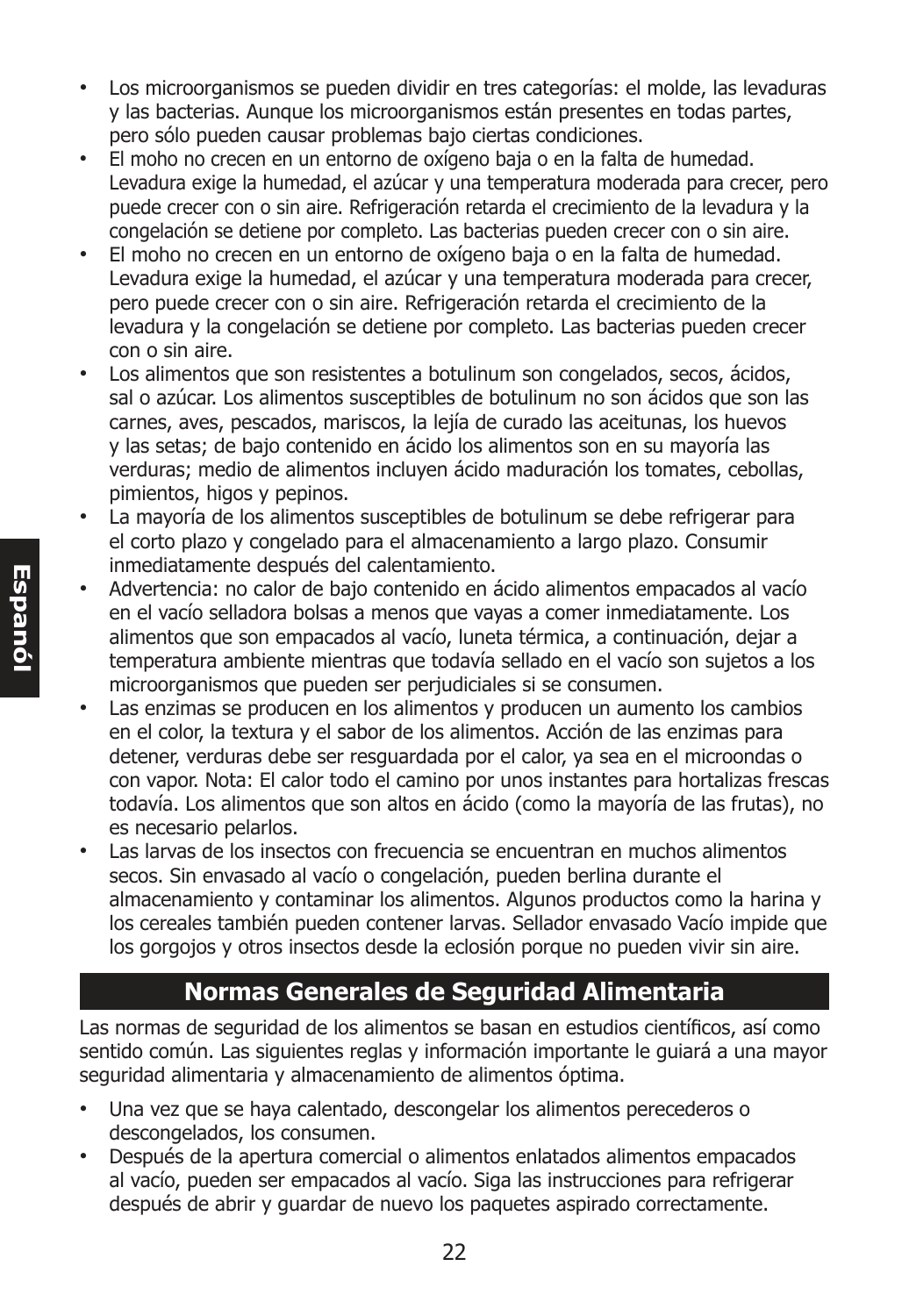- No descongelar los alimentos en agua caliente o a través de otras fuentes de calor. No importa si son empacados al vacío o no.
- No consuma alimentos si son perecederos y se han dejado fuera a temperatura ambiente por más de unas pocas horas. Esto es especialmente importante si se han preparado con una salsa espesa, en el vacío o en un entorno de oxígeno baja.
- Propagación uniforme en envases de la nevera o en el congelador para que se enfríe rápidamente temperatura de los alimentos.

#### **Localización de averías**

#### **El cargador no carga:**

- Compruebe si el indicador LED está encendido. Si no es así, asegúrese de que si el cargador y la salida se ha conectado correctamente. Si la respuesta es sí, intentar una nueva toma de corriente eléctrica.
- Si el cargador no se carga cuando el indicador LED se ilumina, compruebe si el cargador vacío selladora y estén debidamente colocados, ajuste si es necesario.

#### **Deja de funcionar poco después cargada.**

- Asegúrese de que el indicador LED se ilumina en durante la carga, si no es así, compruebe si la depresión sellador y cargador en buen contacto.
- Si el indicateor las luces LED son durante el proceso de carga, asegúrese de que si el tiempo de carga es suficiente. Indicador LED se encenderá la luz verde cuando la batería está completamente cargada.
- NESCO, póngase en contacto con atención al cliente al 1-800-288-4545 si aún no funciona.

#### **El aire no se extrae de la bolsa completamente.**

- Las bolsas no están sellados, volver a sellar la cremallera, y, a continuación, deslizar la cremallera entera con el dedo.
- Sustituir la bolsa con cremallera y asegúrese de que la válvula está limpia.
- Los elementos se bloquean la válvula, la posición de la válvula se abre o no hay demasiado material bolsa interior.
- Ampliar el tiempo de funcionamiento y, a continuación, pulse más de aire antes de su cierre cremallera..

#### **El canister no vacío:**

- Asegurarse de que el adaptador está bien conectado tanto al vacío y sellado del cartucho.
- Compruebe si el botón de la cámara estaba en la posición de "sello".
- Presione la tapa hacia abajo, en el comienzo mismo de aspirar. Esto ayudará a sellar la tapa del cartucho y.
- Compruebe si hay daños en el párpado o recipiente, si la respuesta es sí, no utilice.
- Compruebe el funcionamiento del vacío sellador para asegurarse que el iti está tirando de un vacío.
- Compruebe si la succión exterior se ha deformado, fracturados o bloqueado, si la respuesta es sí, cambio por uno nuevo.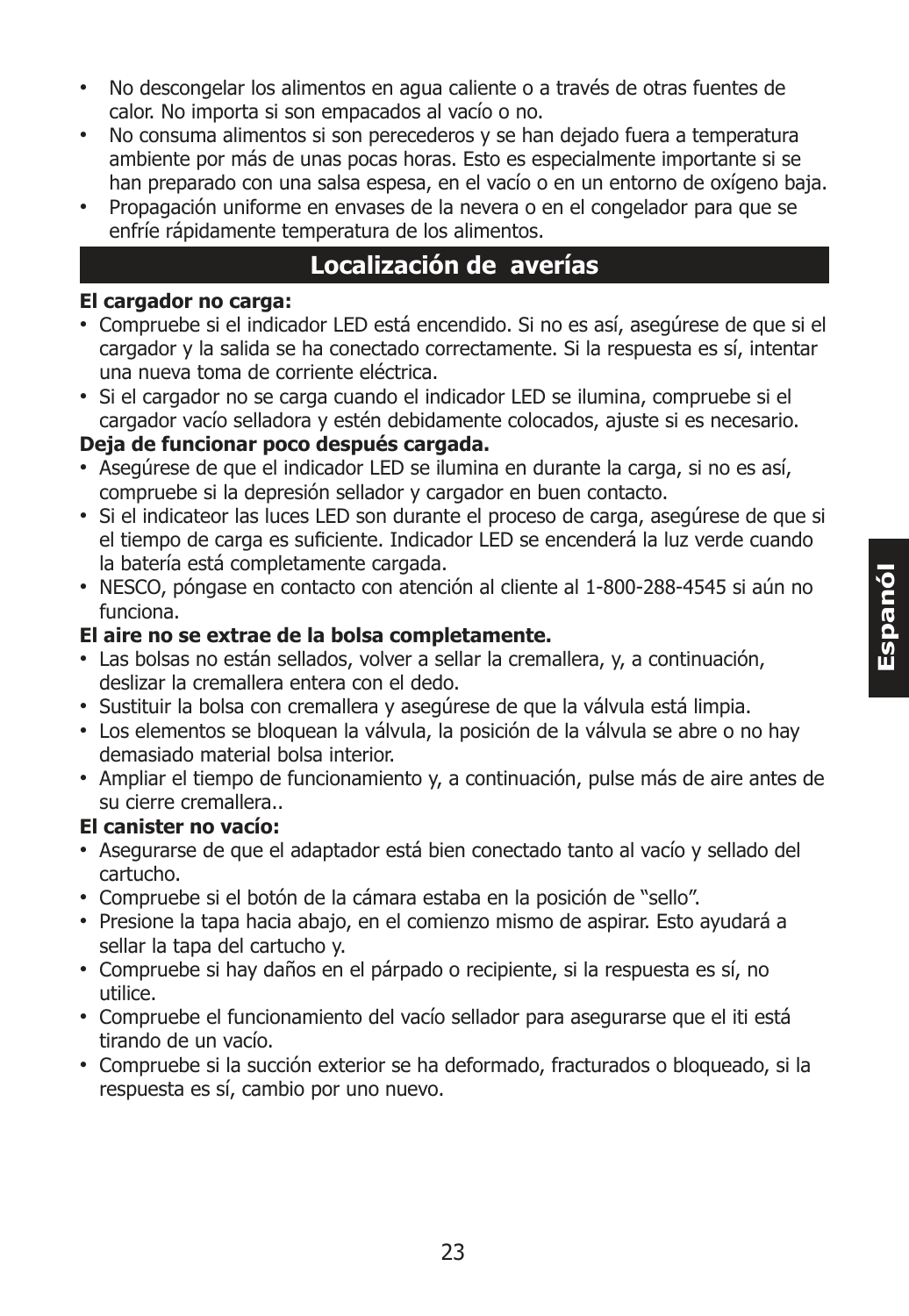# **GARANTI LIMITADA D 1 AÑO**

Este electrodoméstico está cubierto por una garantía de un año a partir de la fecha de compra original contra defectos en los materiales y en la mano de obra. Esta garantía no cubre los daños por transporte, el uso inadecuado, accidentes u otros incidentes similares. La garantía le confiere derechos legales específicos y es posible que tenga otros derechos que varían de estado en estado. Este producto está concebido para un uso doméstico solamente, no para usos comerciales. Esta garantía no cubre el uso comercial.

Su nuevo electrodoméstico NESCO está equipado con numerosas funciones de seguridad. Todo intento de interferir con el funcionamiento de estas características de seguridad anulará la garantía. En el caso de que recibamos un electrodoméstico para servicio técnico que haya sido forzado, nos reservamos el derecho de repararlo a su estado original y cobrar por la reparación.

Para servicio técnico bajo la garantía – Los productos defectuosos pueden restituirse, con franqueo postal prepago, con una descripción del defecto a: The Metal Ware Corporation, 1700 Monroe Street, Two Rivers, Wisconsin 54241, para su reparación o reemplazo libre de cargo, a nuestra discreción.

#### **Se debe incluir el comprobante de compra o una copia del contrato de compra cuando devuelva el producto para el servicio bajo la garantía.**

Llame al servicio de Satisfacción del Cliente al 1-800-288-4545 para obtener una Autorización de Devolución antes de enviar el producto.

- Para servicio técnico bajo la garantía, siga las instrucciones consignadas en la garantía. Cuando pida nuevas piezas, asegúrese de mencionar siempre el número de modelo del producto.
- Llámenos a nuestro número gratuito, 1-800-288-4545 e infórmenos de su problema.
- Si le indicamos que nos envíe todo su electrodoméstico o parte de él, nuestro representante de Satisfacción al Cliente la dará un número de Autorización de Devolución (este número le notifica nuestro departamento receptor que acelere su reparación). Empaque su unidad cuidadosamente en una caja de cartón fuerte con suficiente material de protección para prevenir daños dado que los daños causados por el envío no están cubiertos por la garantía.
- Escriba su nombre, dirección y número de Autorización de Devolución en la caja.
- Escriba una carta explicando el problema. Incluya lo siguiente: su nombre, dirección y teléfono y una copia del contrato de compra original.
- Incluya el sobre cerrado con la carta dentro de la caja. Asegure el paquete por el valor del electrodoméstico NESCO® y envíelo con franqueo pago a:

Attn: Factory Service Dept. The Metal Ware Corporation 1700 Monroe Street Two Rivers, WI 54241, USA